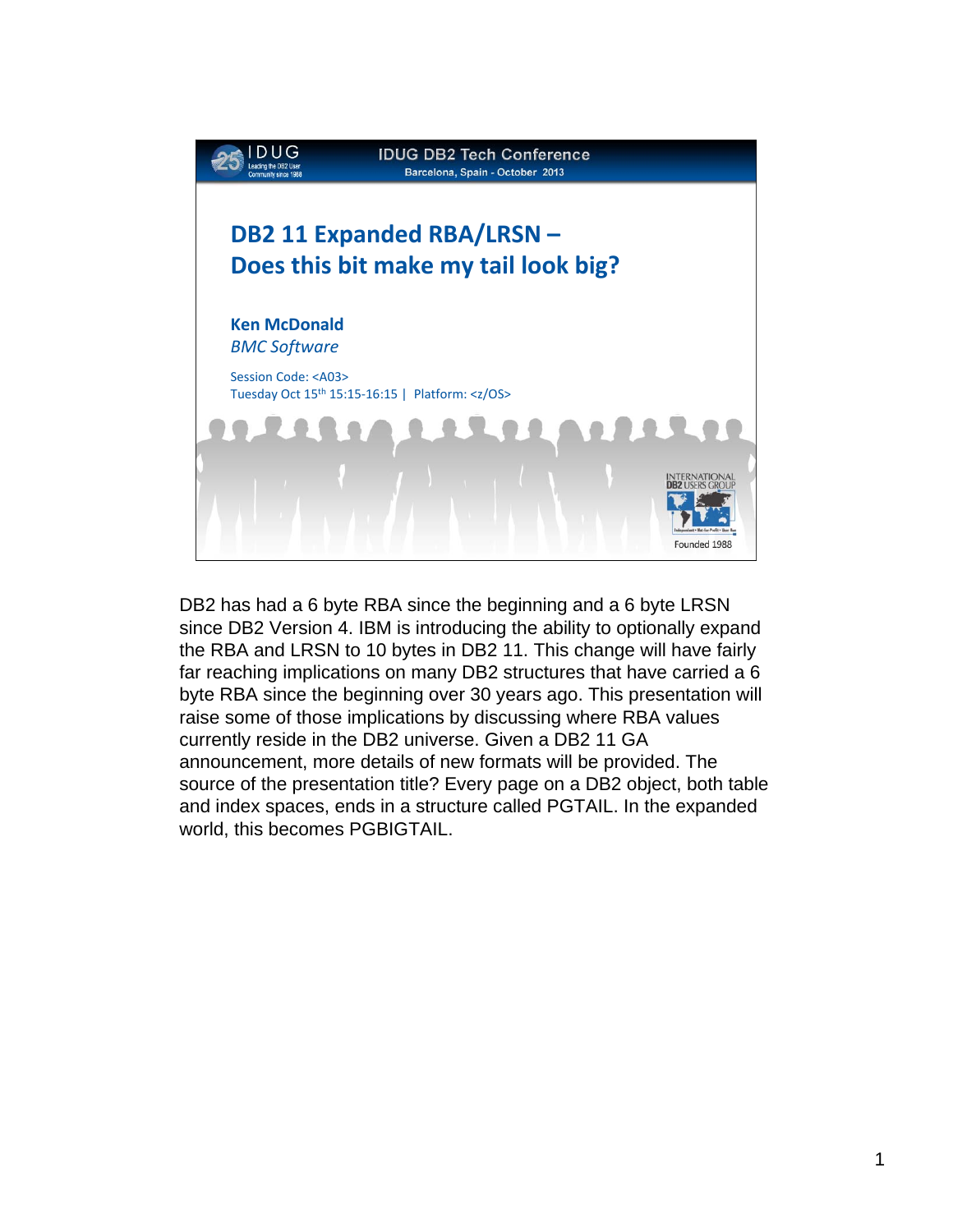

Acknowledgements and Weasel Words.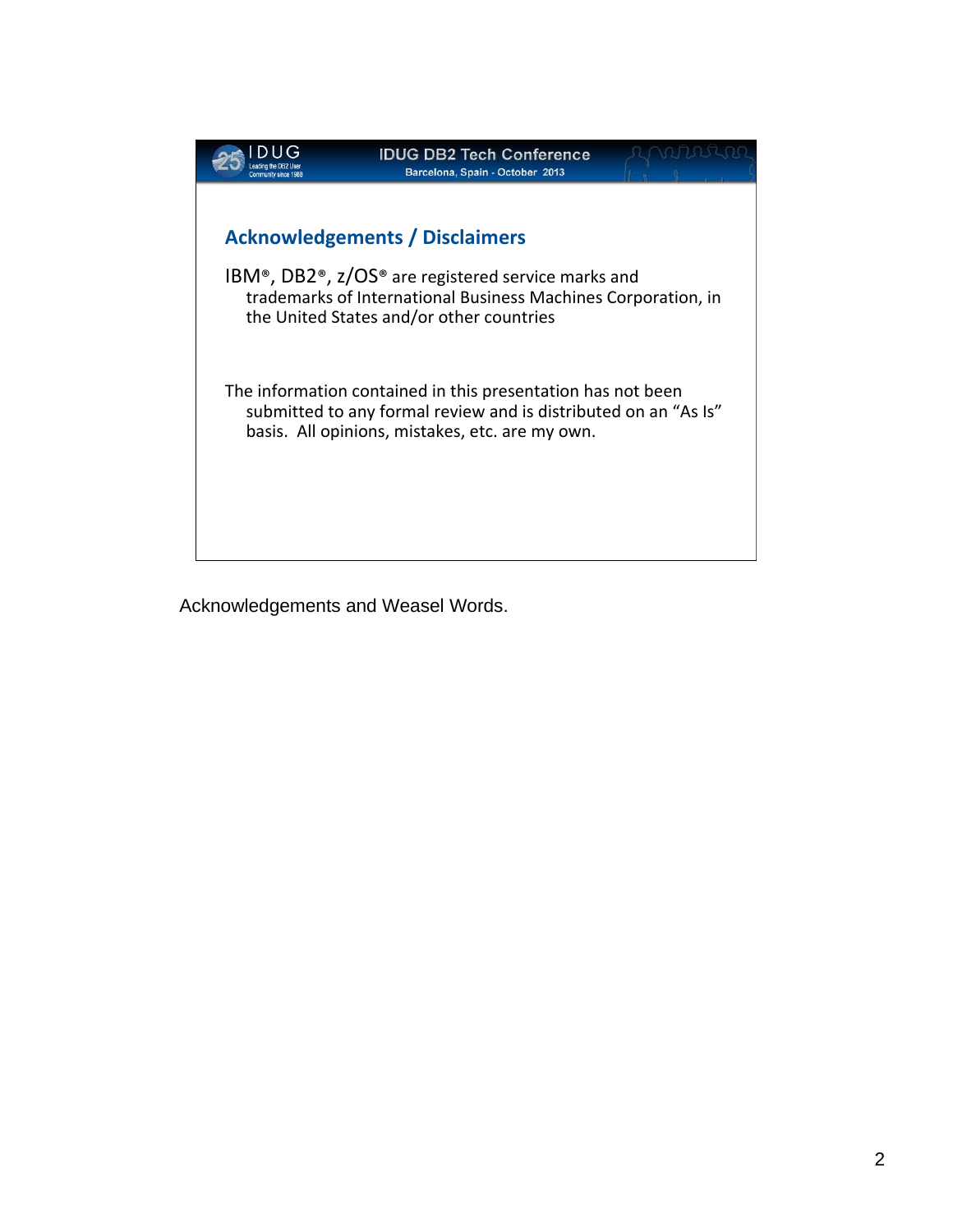

Bullets listed in Abstract

•Objective 1: Discuss Expanded RBA/LRSNs in DB2 11 and format of both.

•Objective 2: Look at Catalog and directory tables that carry RBA and/or LRSN values.

•Objective 3: Inspect table and index page format which all carry a PGLOGRBA value, including the PGTAIL!

•Objective 4: Review log records that also carry RBA and LRSN values.

•Objective 5: Where else do RBA/LRSNs exist within DB2?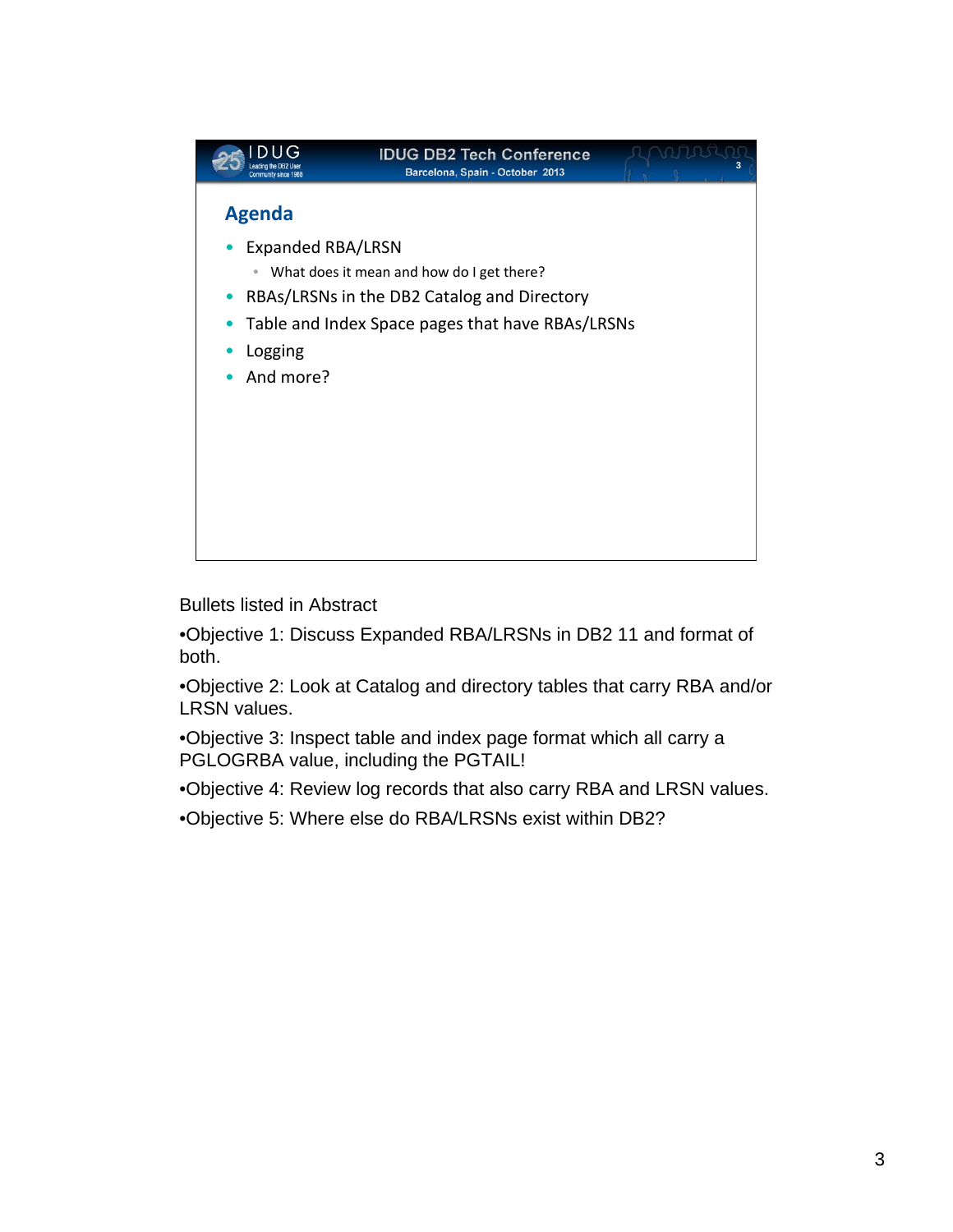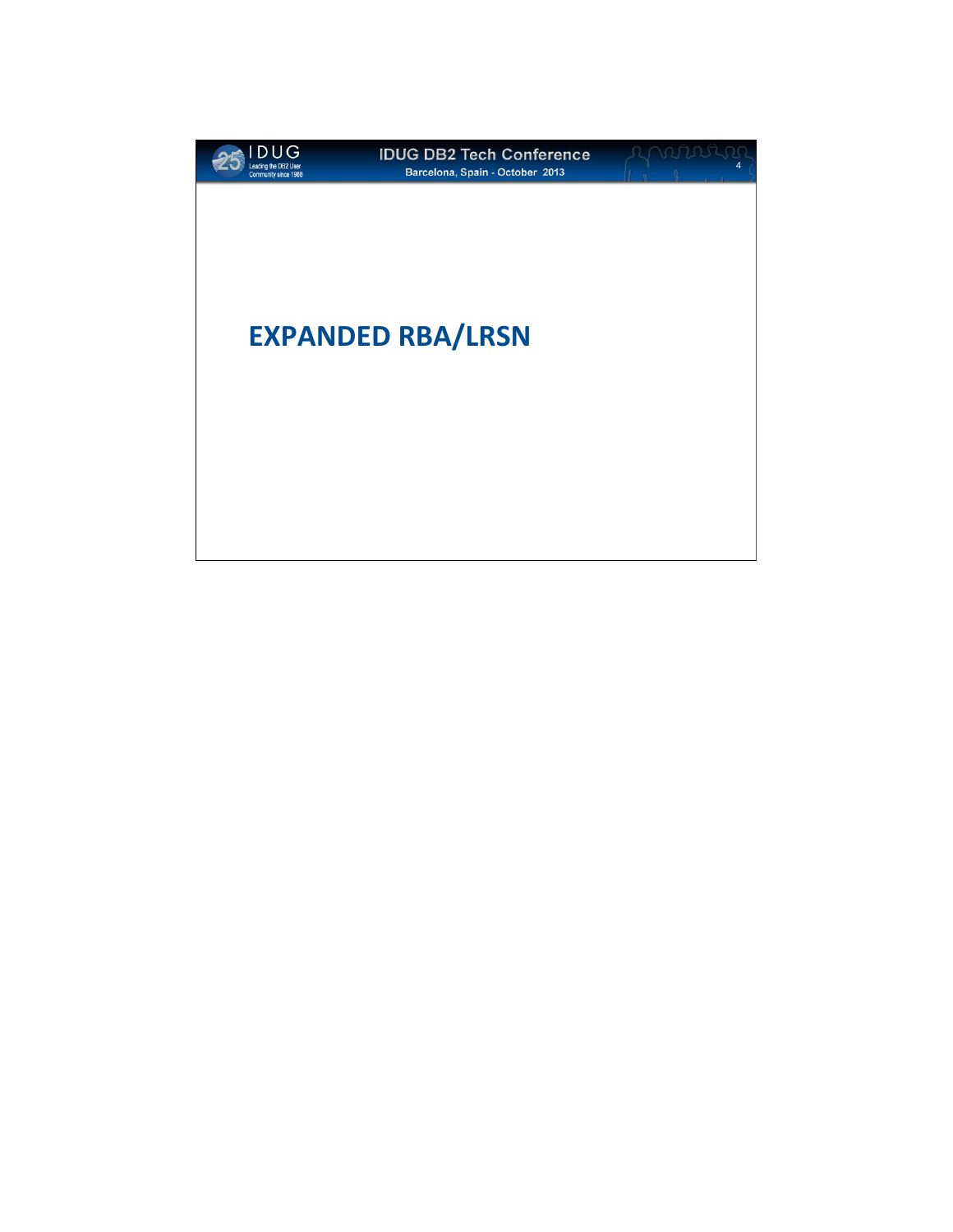

IBM announced V1.1 of DB2 in 1983. It GA'd in 1985.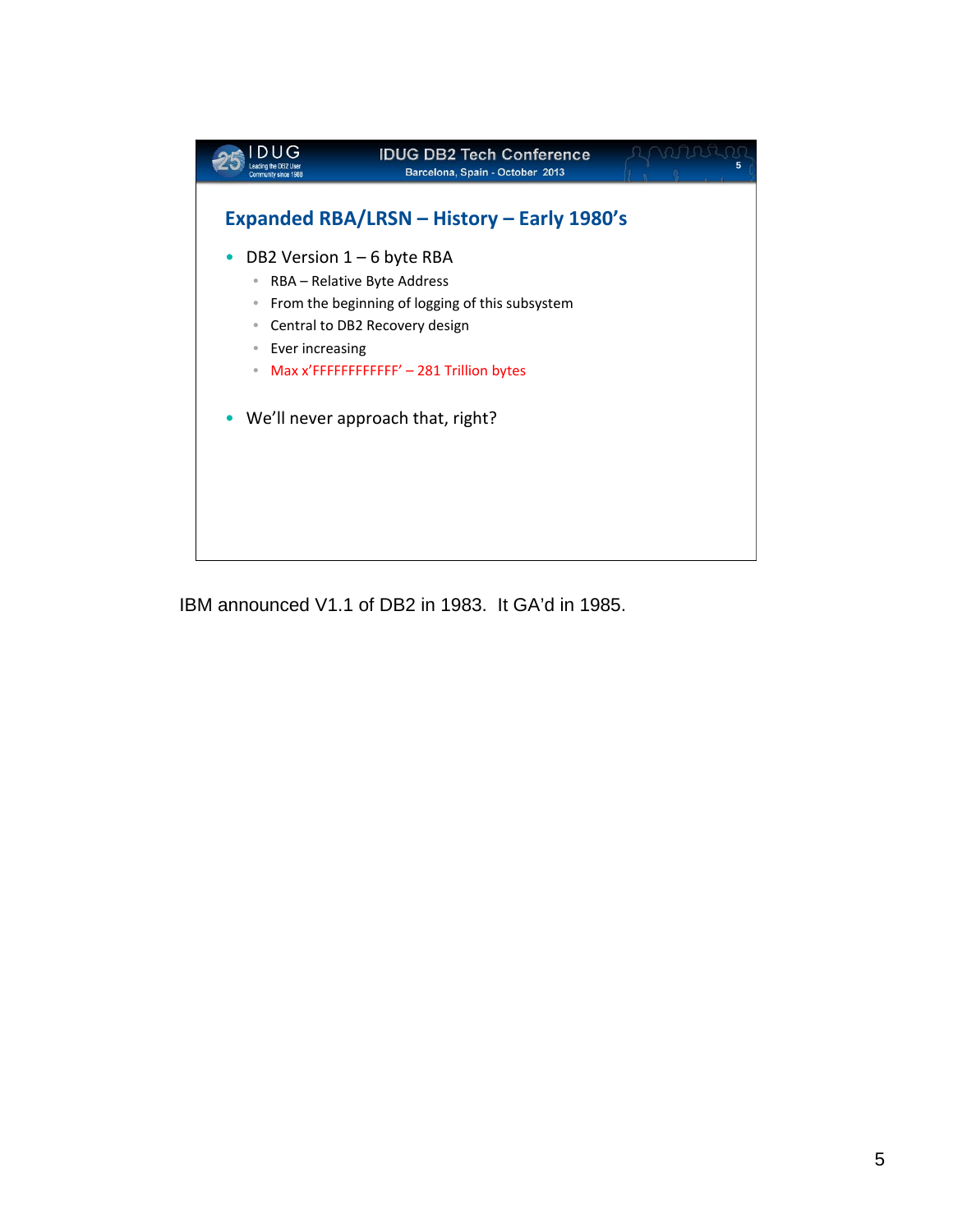

Biggest cause is combination of faster machines and large increase in concurrent threads on a single DB2 system when storage started to go above the bar.

In DB2 4 ESP, we understood (probably mistakenly) that there would never be a duplicate LRSN.

•Later, duplicate LRSNs were allowed on different members, but not on a single member.

•Even later, duplicate LRSNs were allowed on the same member…

- evolving from different log records (e.g. BEGIN UR and DM could be the same)
- to different page sets for DM records
- to okay on the same page set on different pages
- to allowed for inserts on the same page
- More LRSN spin avoidance is being investigated

The NO OP log record is space is reserved for whatever log record and DB2 moves on. Then if DB2 decides whatever record does not need to be written, it substitutes a NO OP record to occupy the space.

We know of one company that goes from zero to max on a single subsystem in about 14 months 6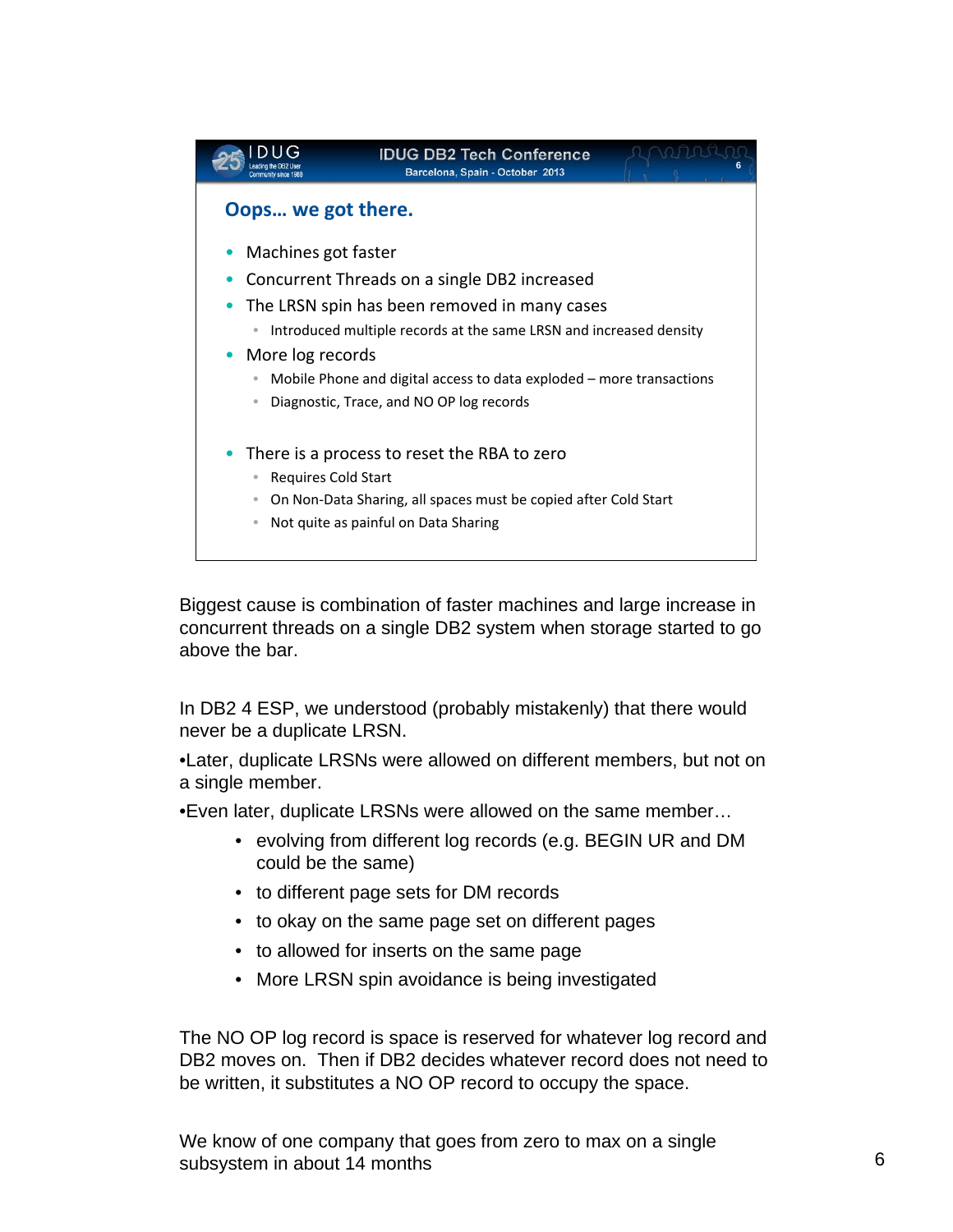

Store Clock x'0000000000000' = Jan. 1, 1900.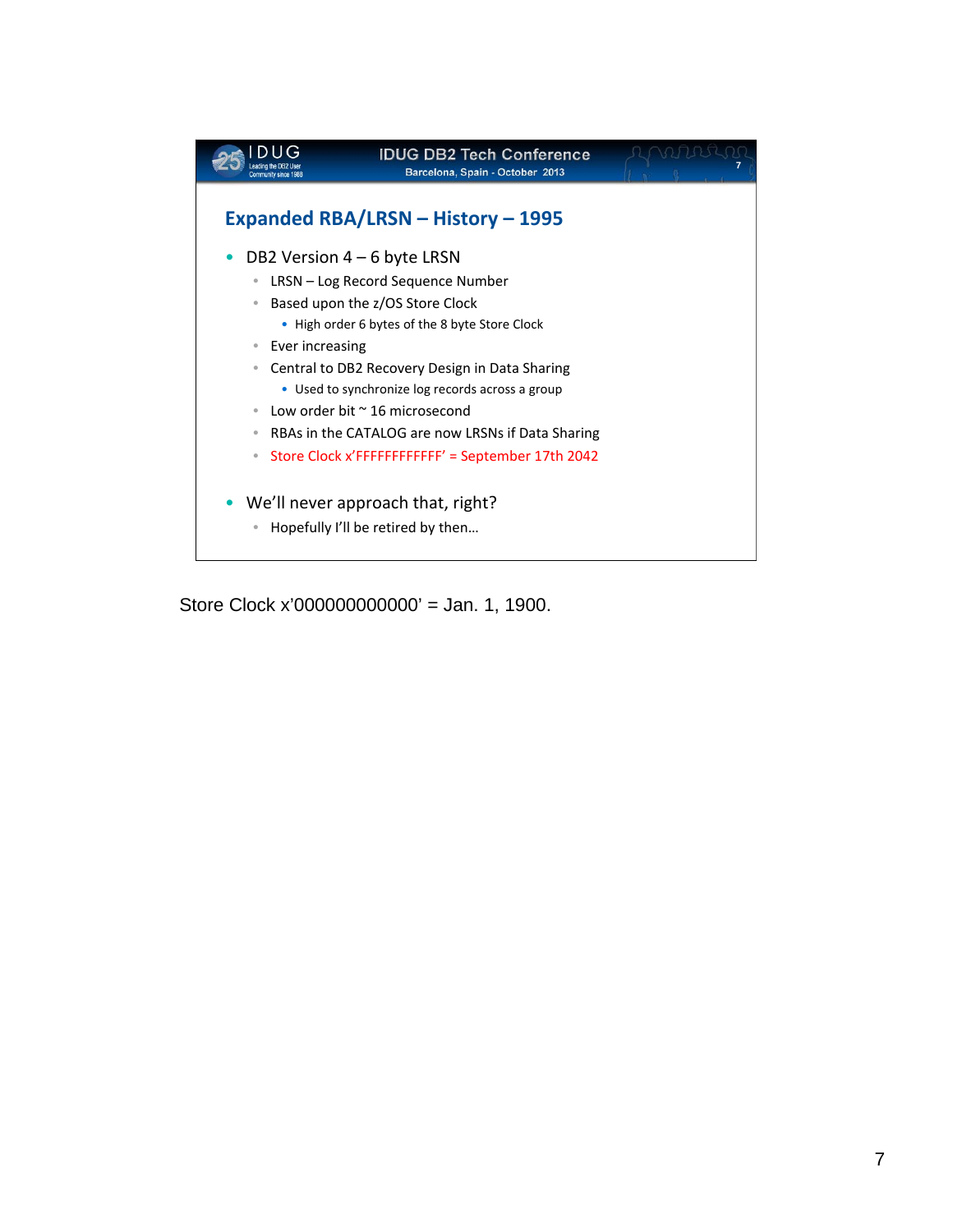

The High Order nibble of the LRSN toggles about every 9 years:

| LRSN.        | TIMESTAMP                                   |
|--------------|---------------------------------------------|
| A4C9E2C1C2D5 | 1991-11-12-22.33.15.694416000000000         |
| B4C9E2C1C2D5 | $2000 - 10 - 13 - 18.02.52.405072000000000$ |
| C4C9E2C1C2D5 | 2009-09-14-13.32.29.115728000000000         |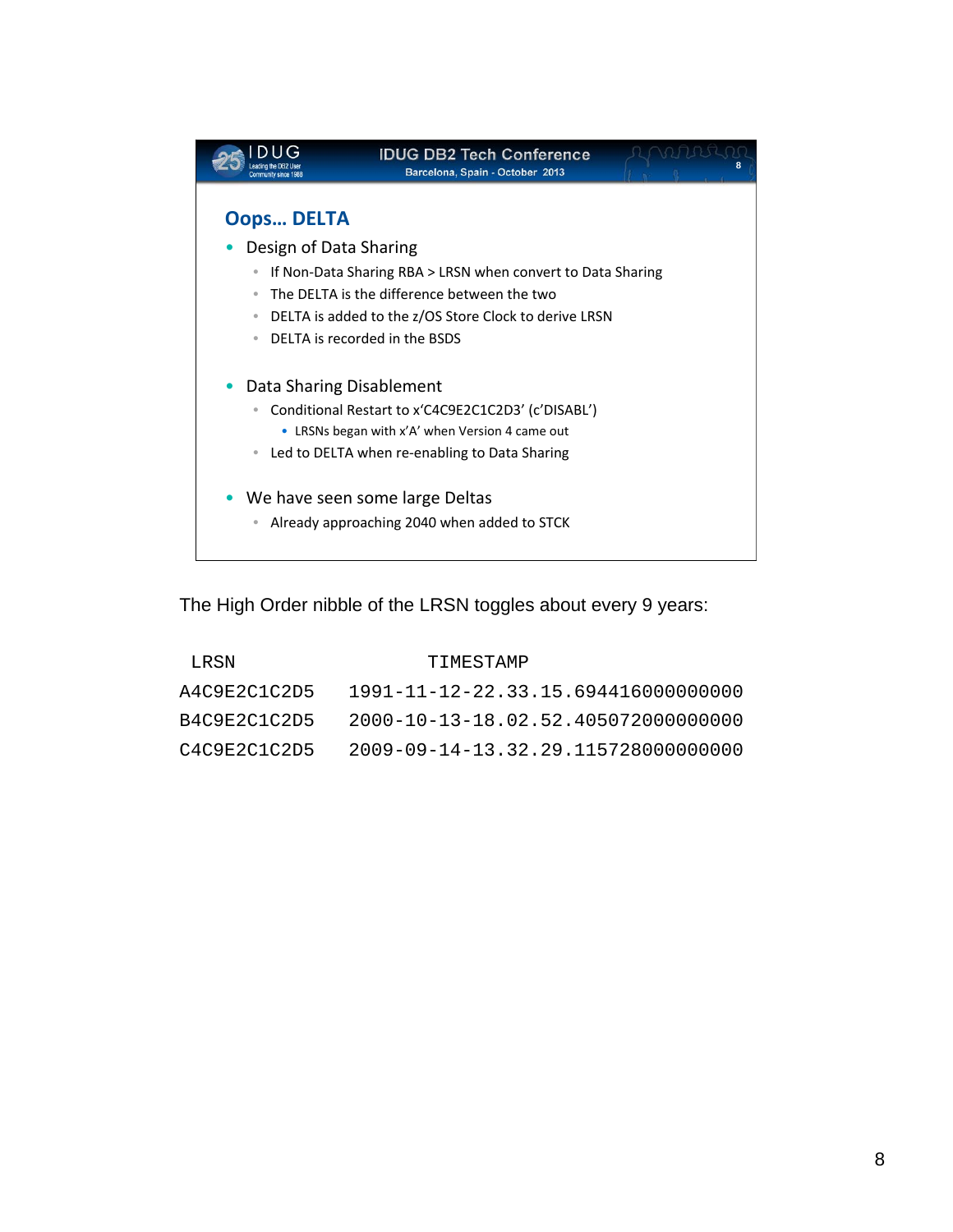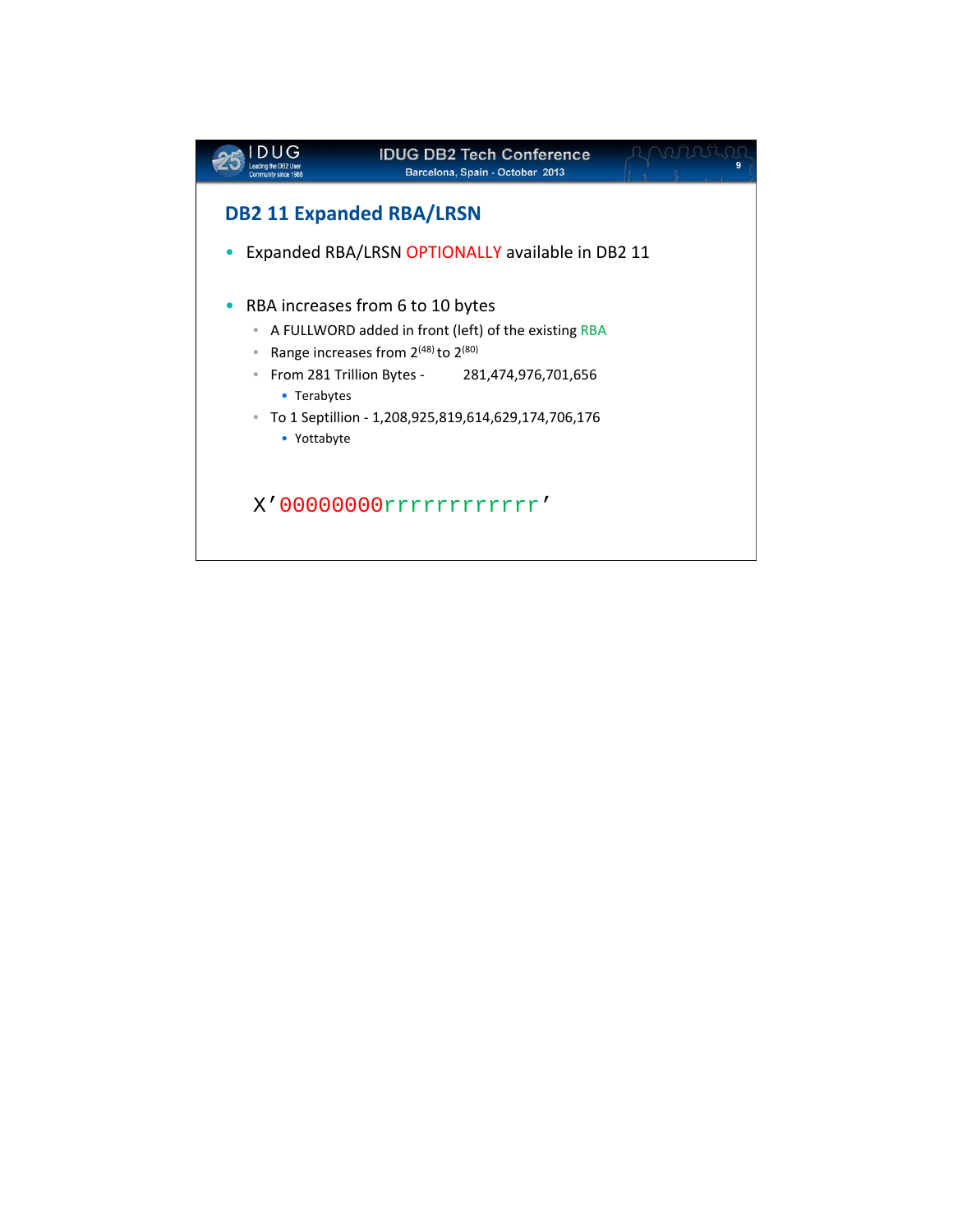

STCKE = Extended Store Clock in z/OS. Old LRSN was the first 6 bytes of a STCK – Store Clock. The additional two bytes after the LRSN is what gives us the 244 picosecond precision.

Old LRSN ranged from 01/01/1900 to all foxes expiration of 09/17/2042

So… 256 \* 142 was the math. It is greater than that to account for the additional 9 months and 17 days that I omitted.

The Green Zeroes represent the existing Store Clock capability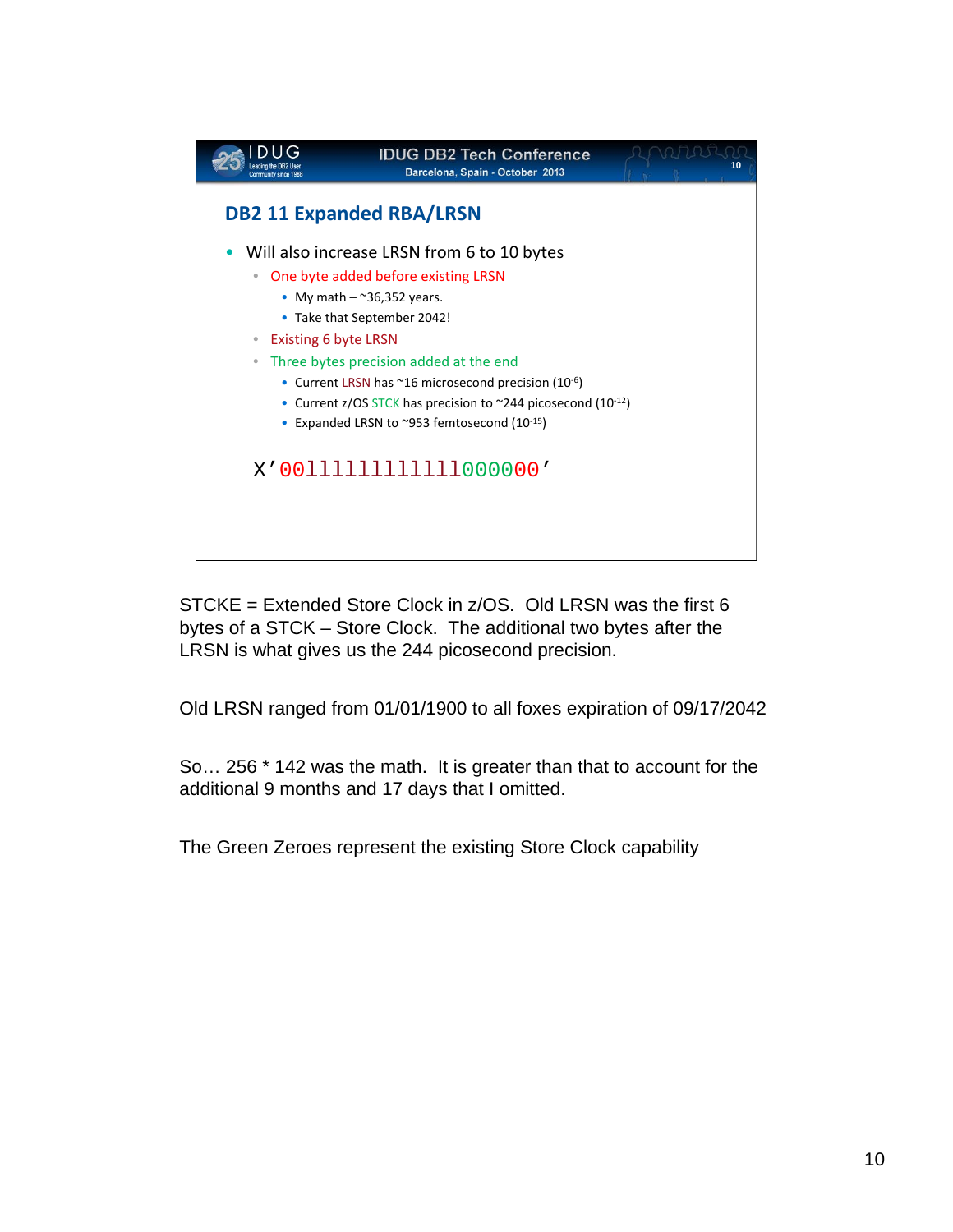

Basically, you convert your bootstraps, set up your ZPARMs, and then you have time to convert your objects to the new format.

The RBALRSN\_CONVERSION keyword on the utilities allow for conversion back to basic format.

But, we assume you converted for a reason. Eventually you'll get an RBA or LRSN that is larger than the traditional 6 byte /12 nibble RBA/LRSN.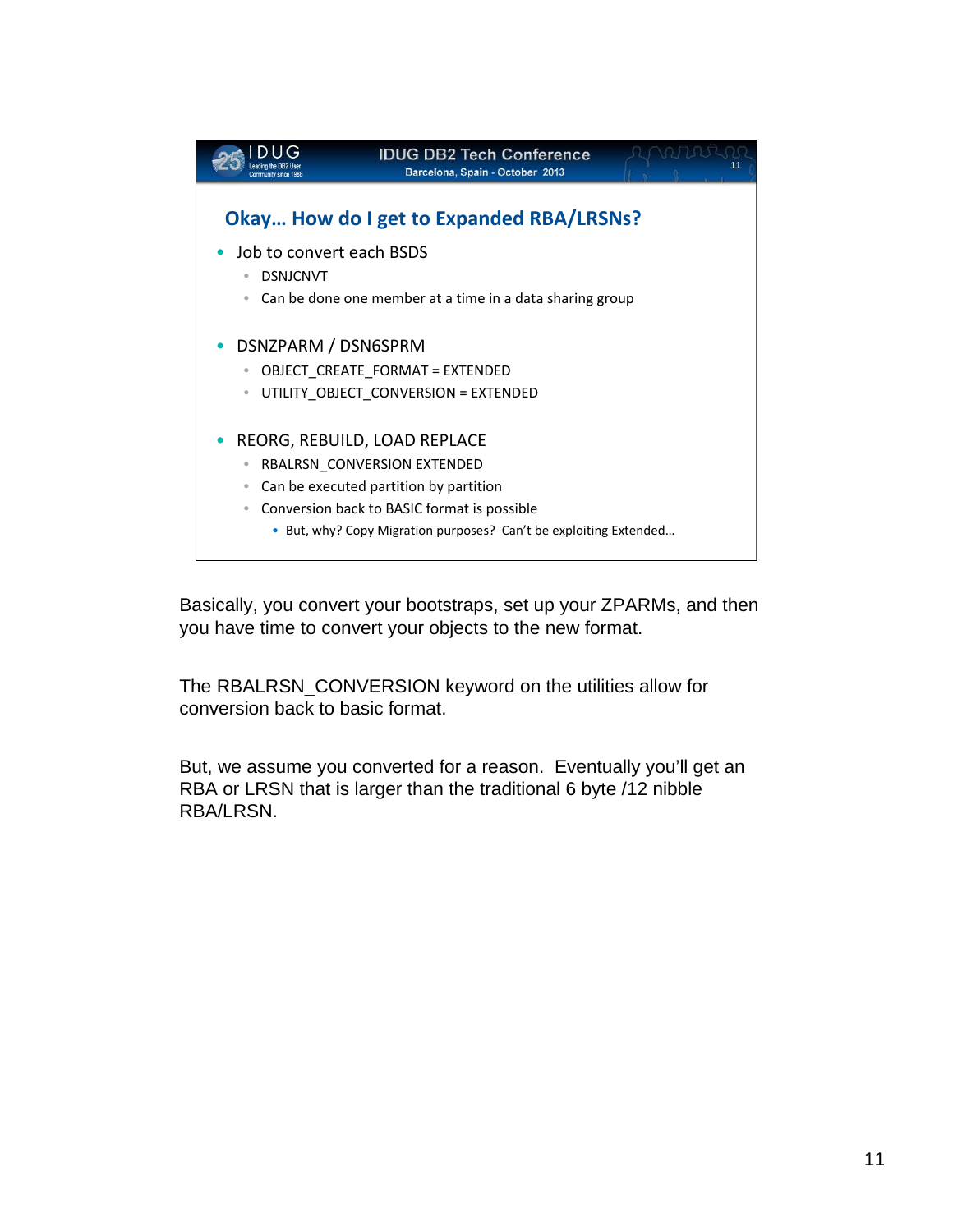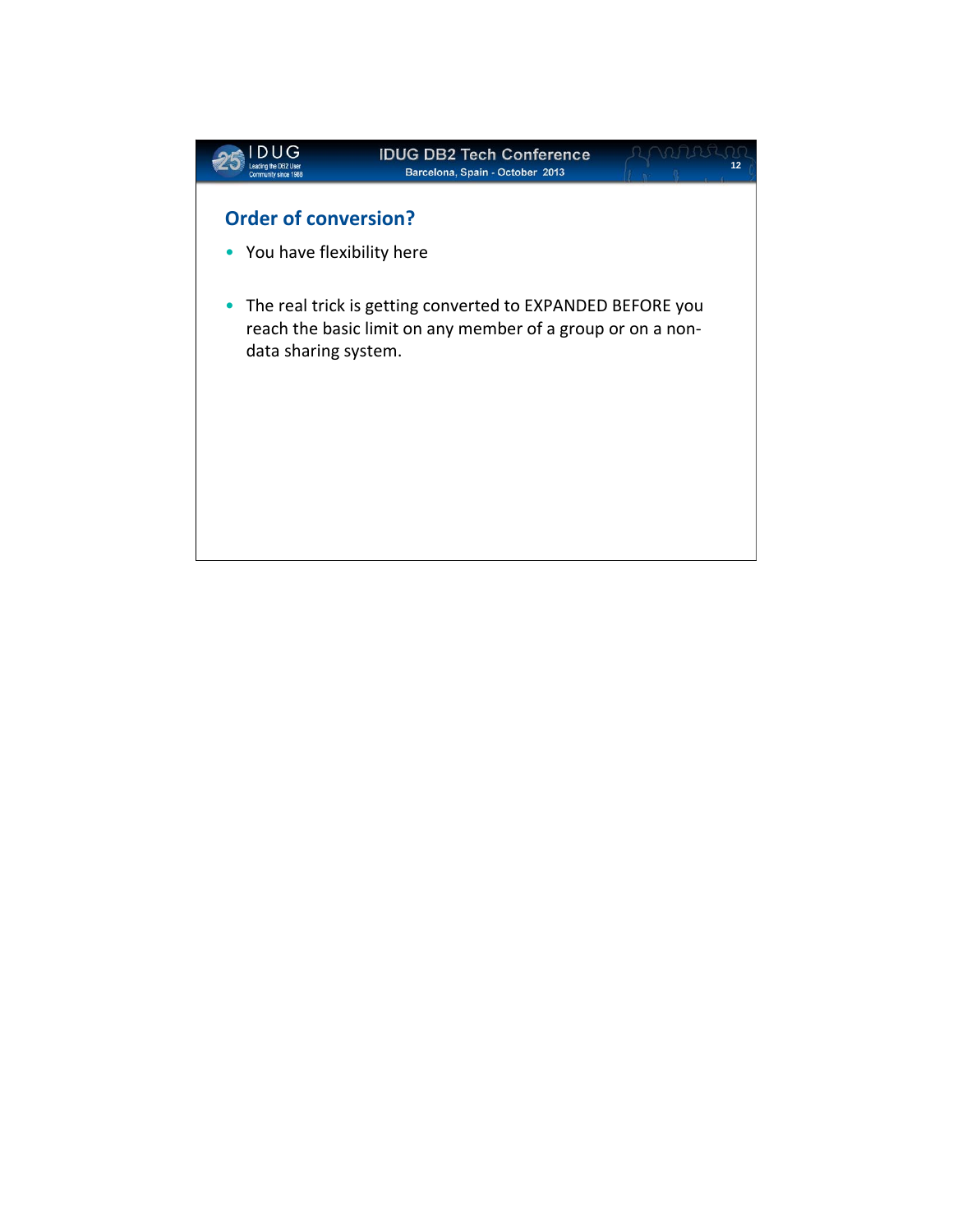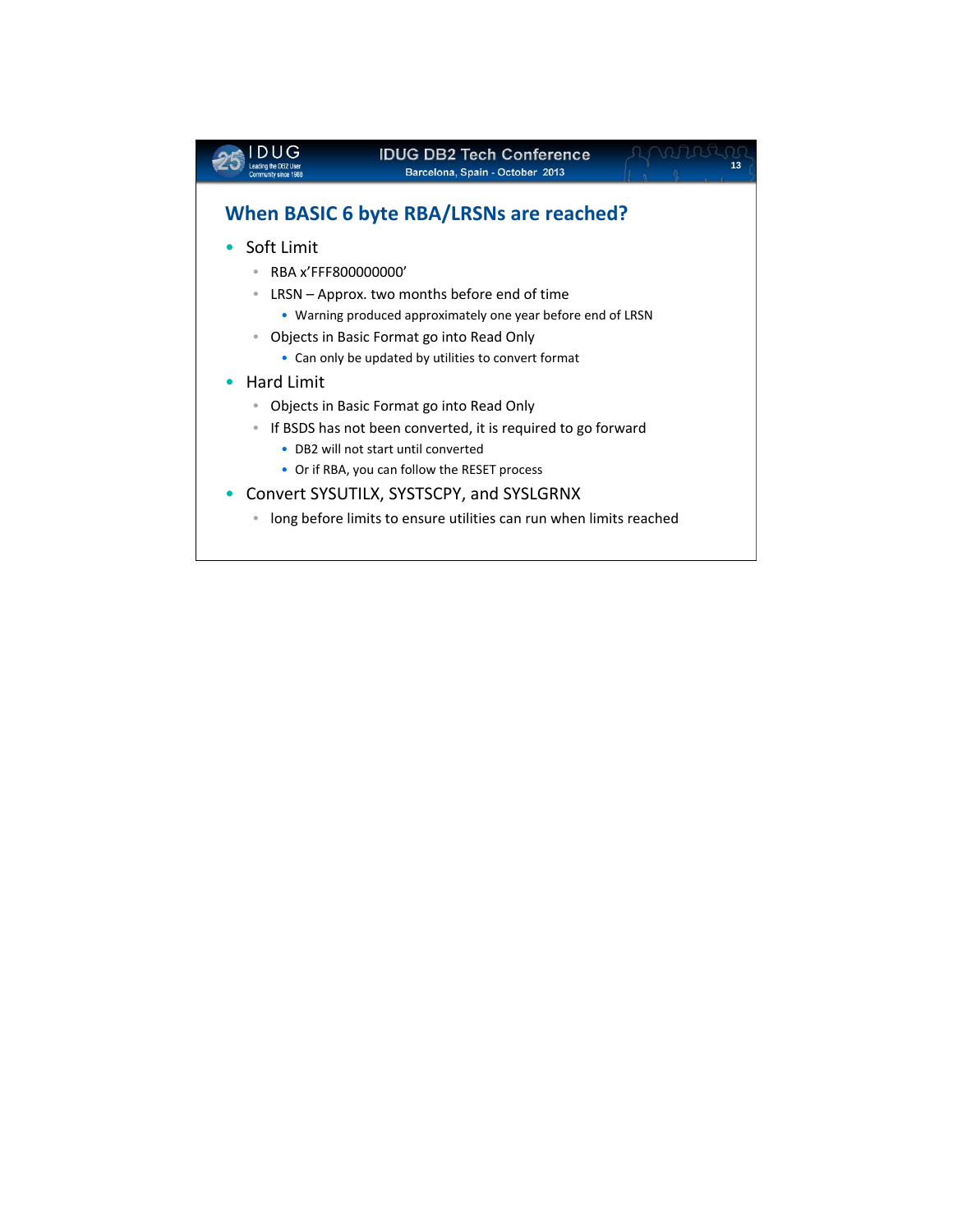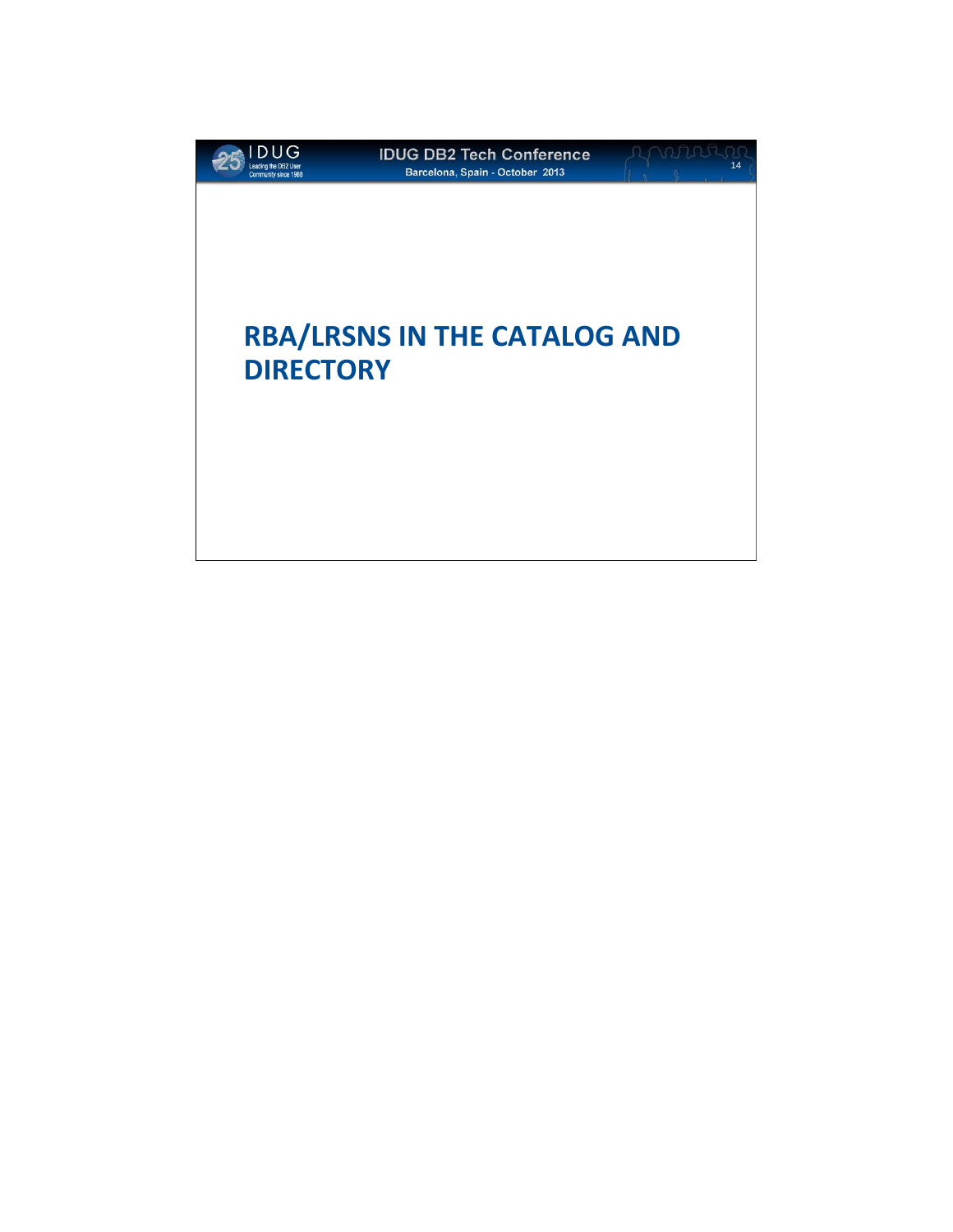

All of these tables are converted from 6 byte RBA/LRSNs to 10 byte RBA/LRSNs during the ENFM CATMAINT process.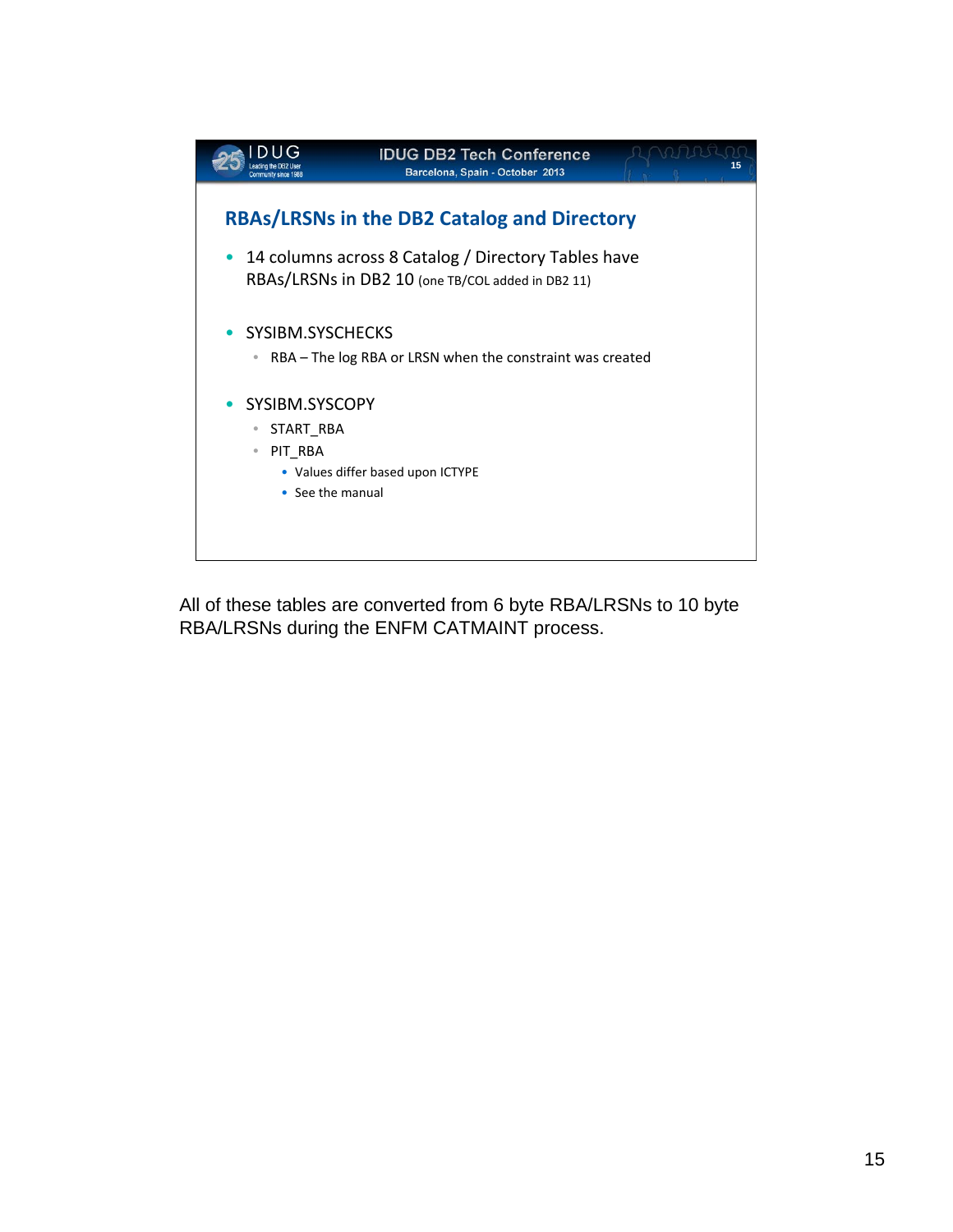

PTFs with corresponding CATMAINT steps are available in DB2 10 to create \*some\* of the directory tables in the DB2 Catalog, including SYSIBM.SYSLGRNX and SYSIBM.SYSUTIL.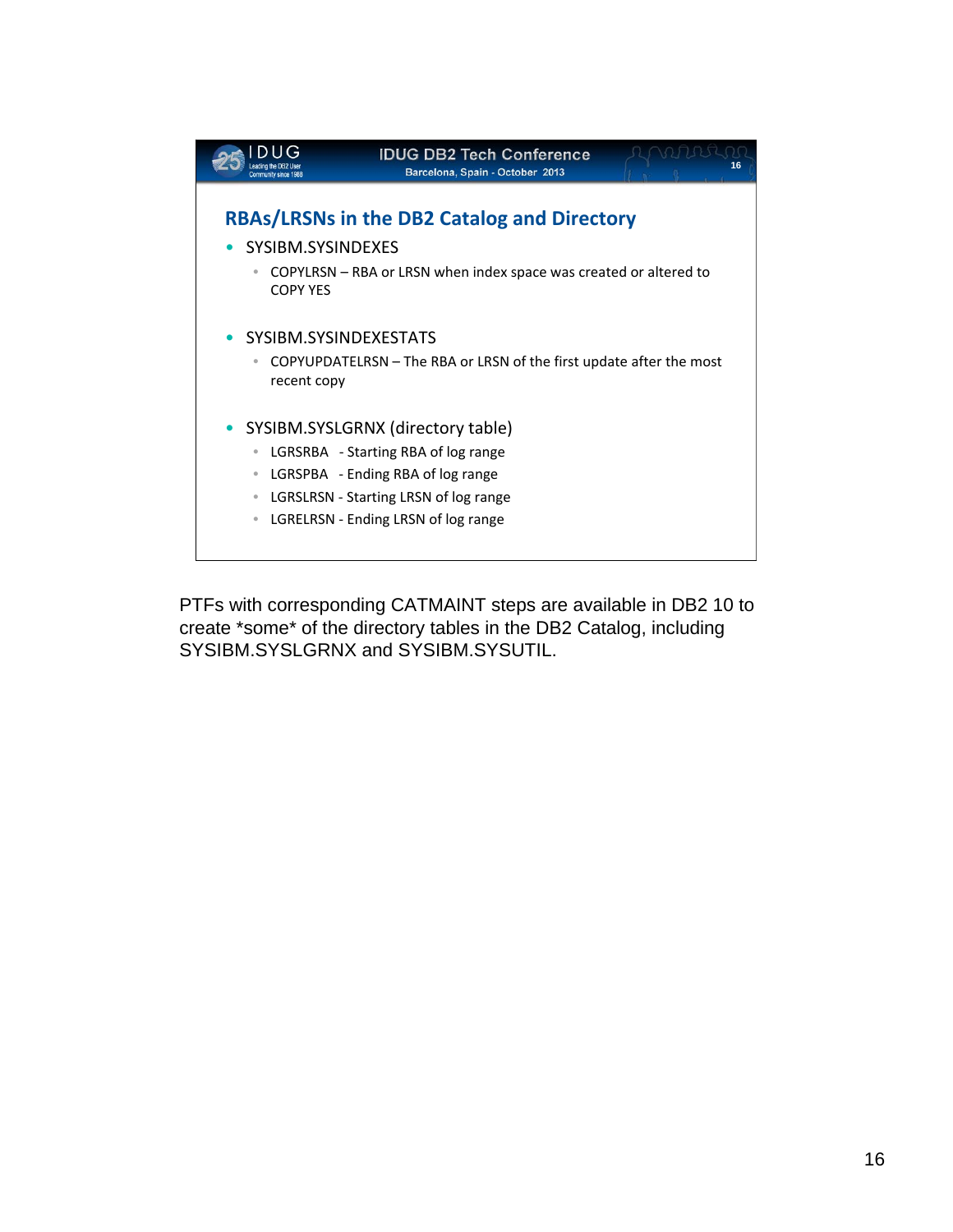

I've highlighted SYSTABLES red because the CREATE RBA is significant to some log processing tools. In non-data sharing, the Conditional Restart of the system RBA to zeros can interfere with log tools expectations. Some (maybe all) have taken this into account.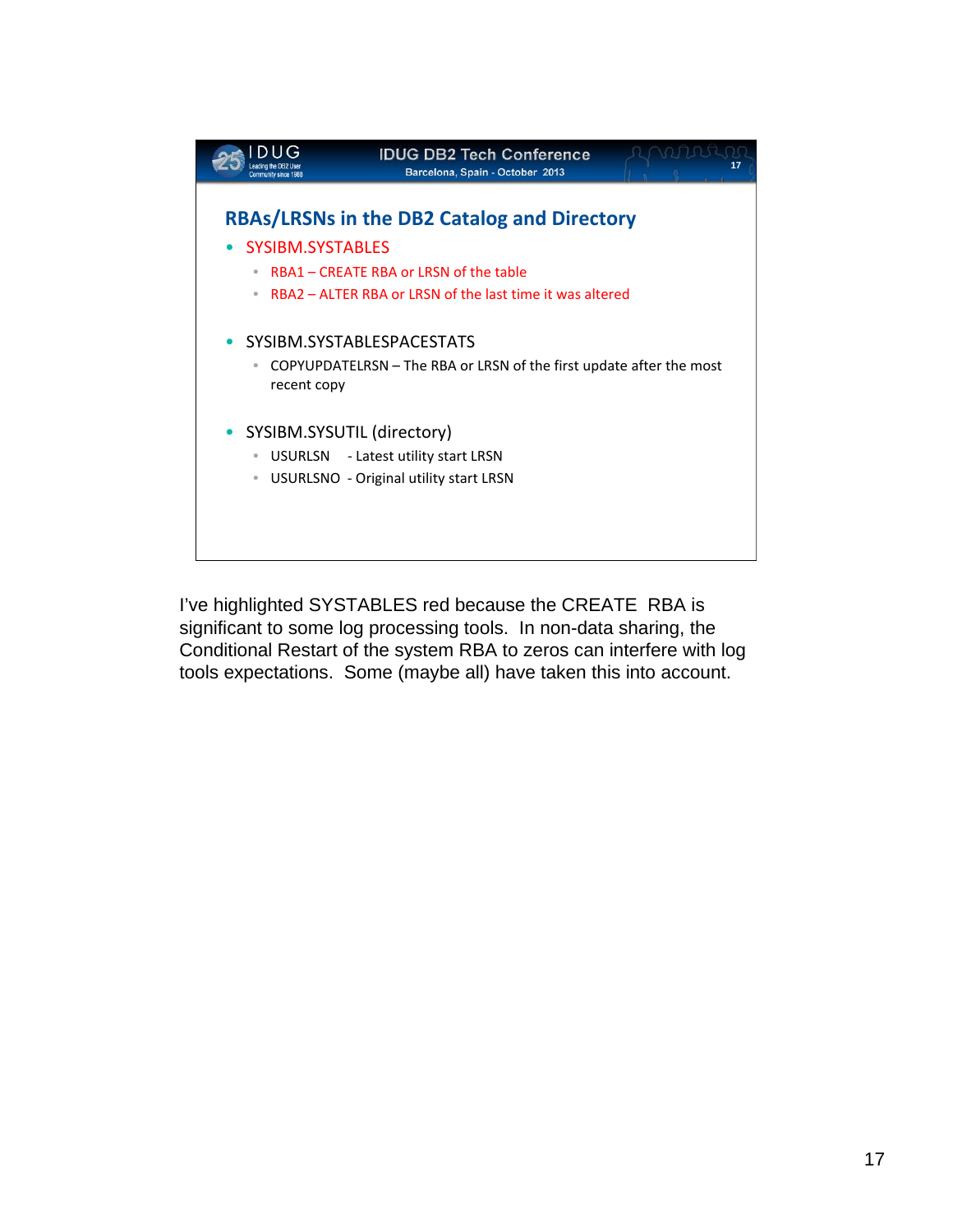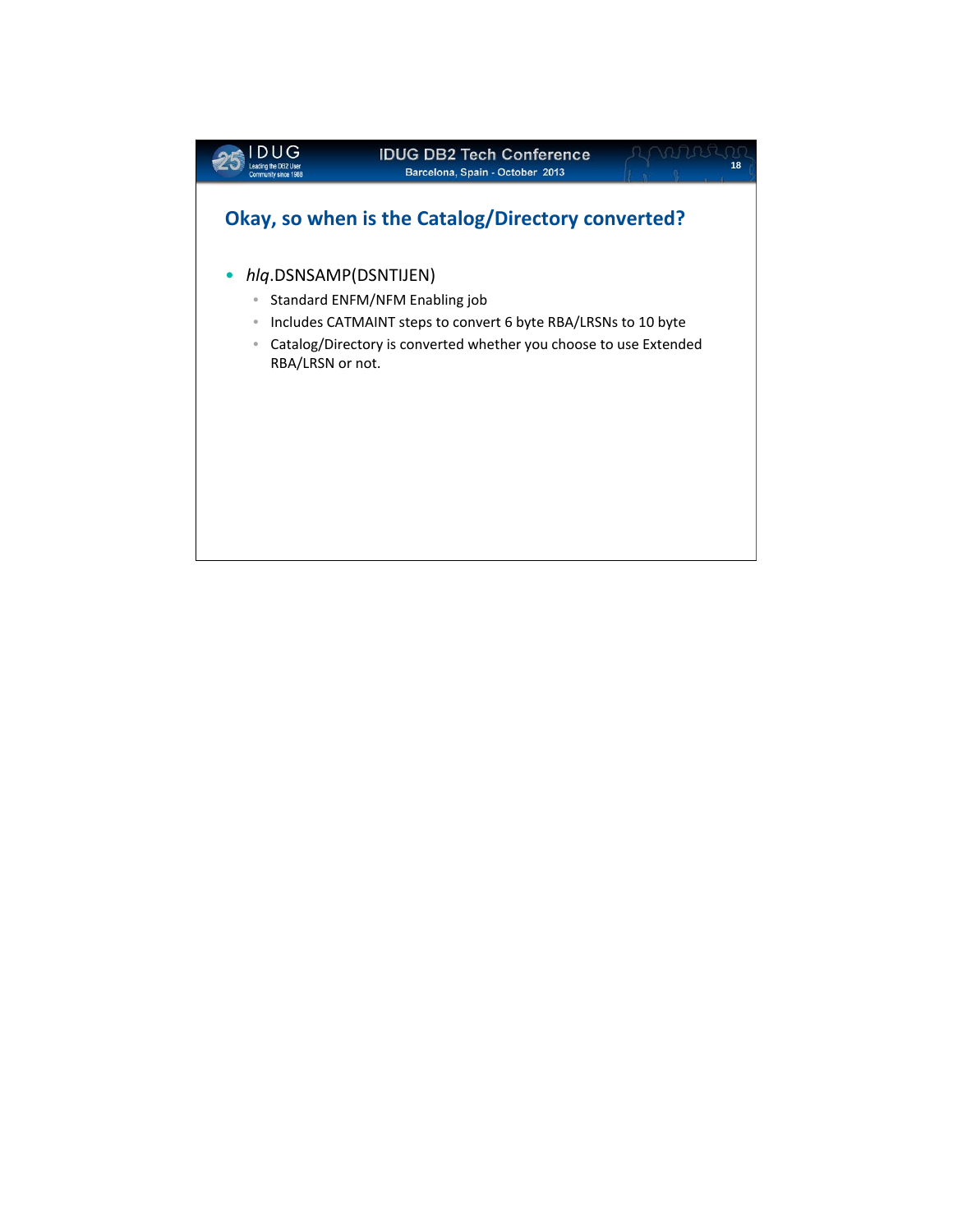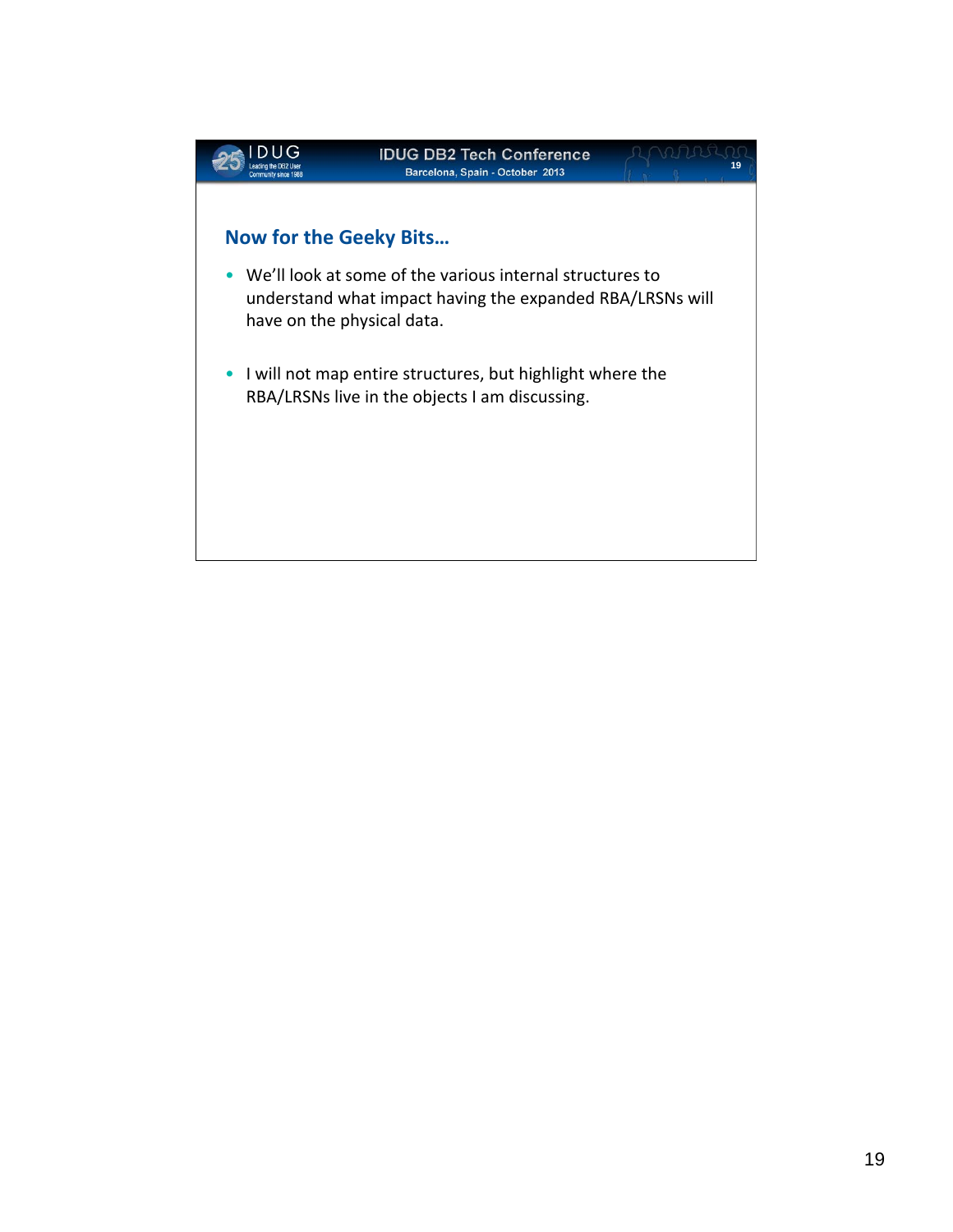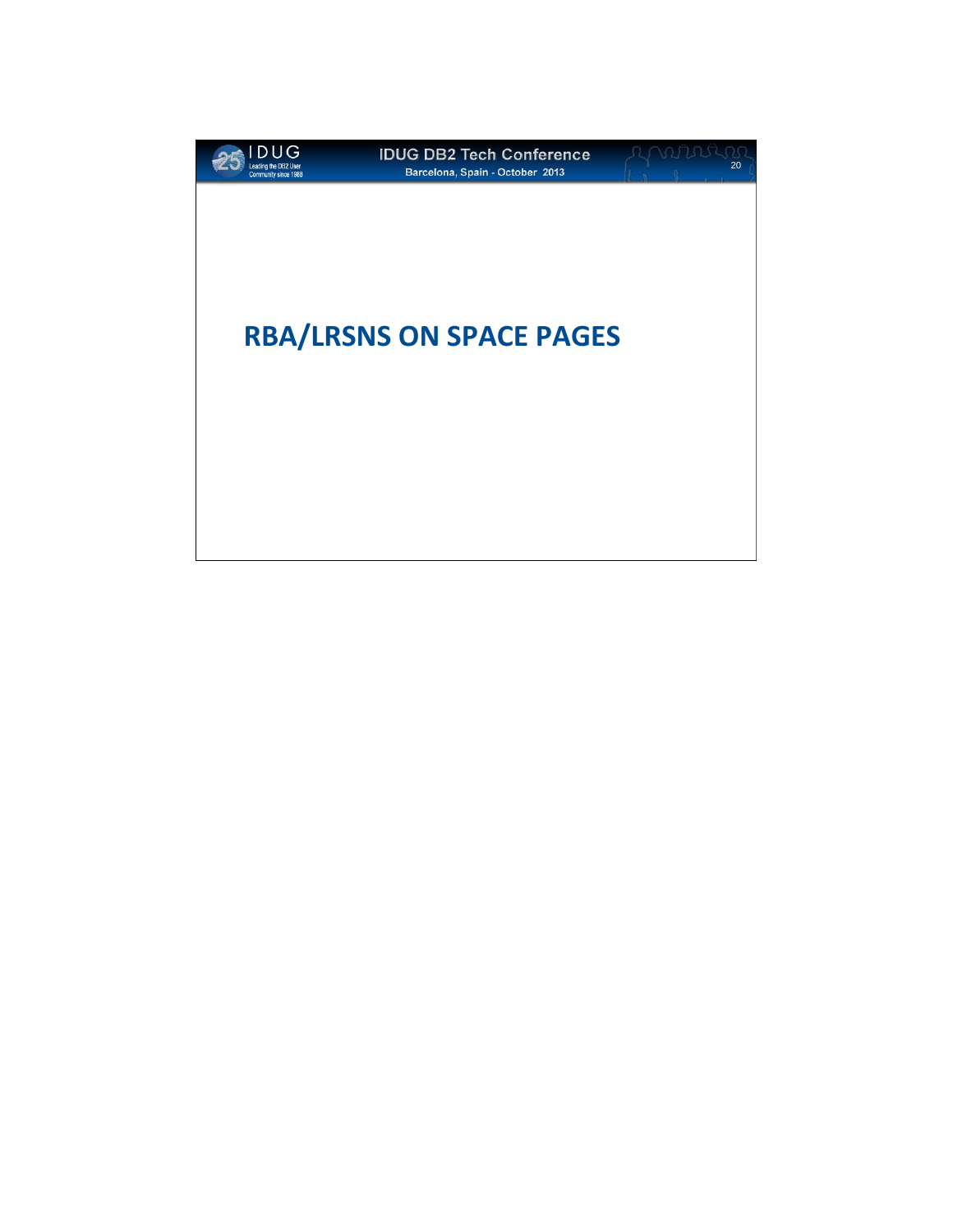

The basic format PGTAIL is documented as the last byte. The second to the last byte is the first free ID map entry on non-UTS spaces.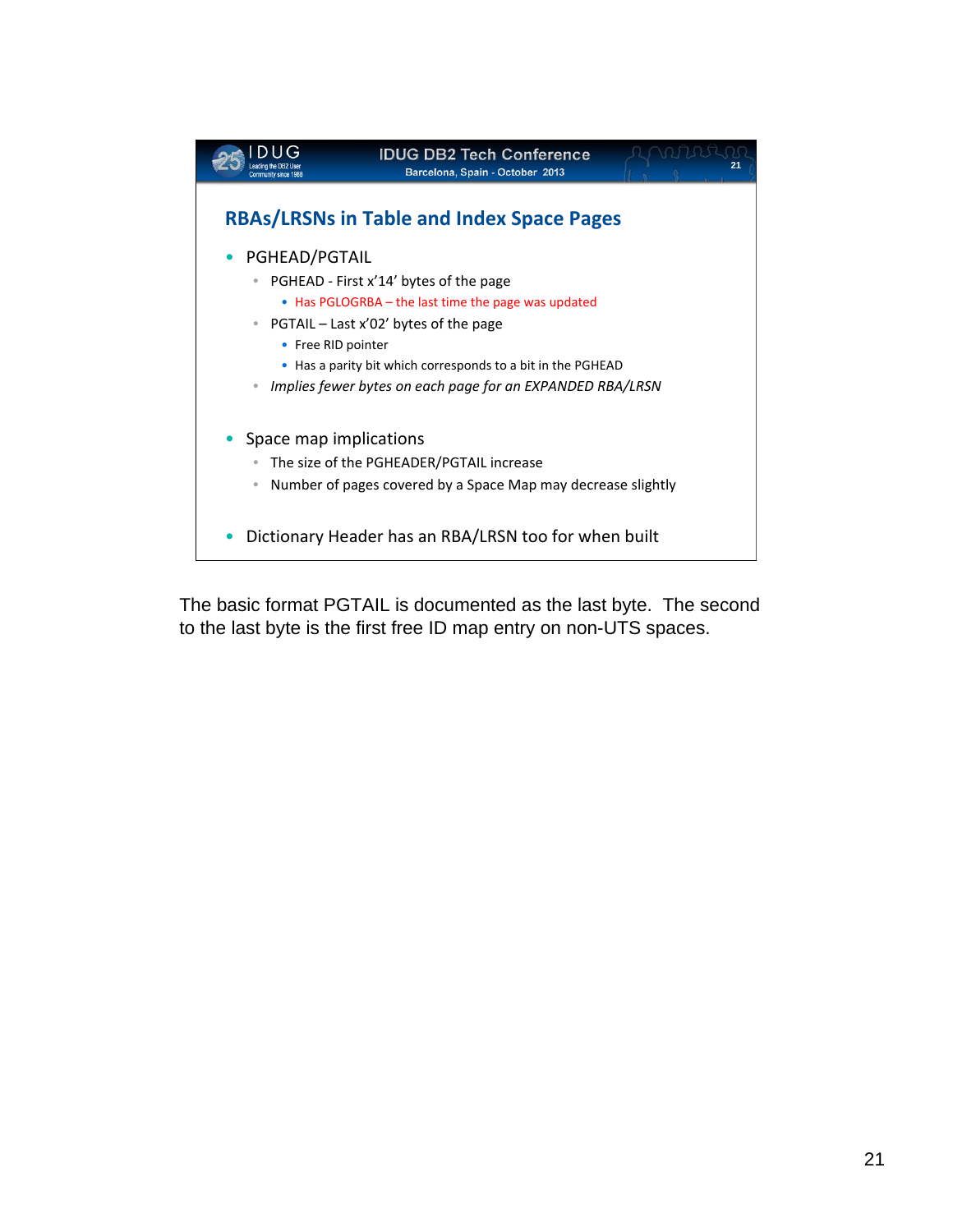

First half of page is DSN1PRNT not formatted. Second half is DSN1PRNT formatted.

This was a data page from DSNDB06.SYSCOPY on a DB2 10 NFM system. The first half of the eye chart is a non-formatted DSN1PRNT. The second snippet is the Page Header and PGTAIL from a formatted DSN1LOGP.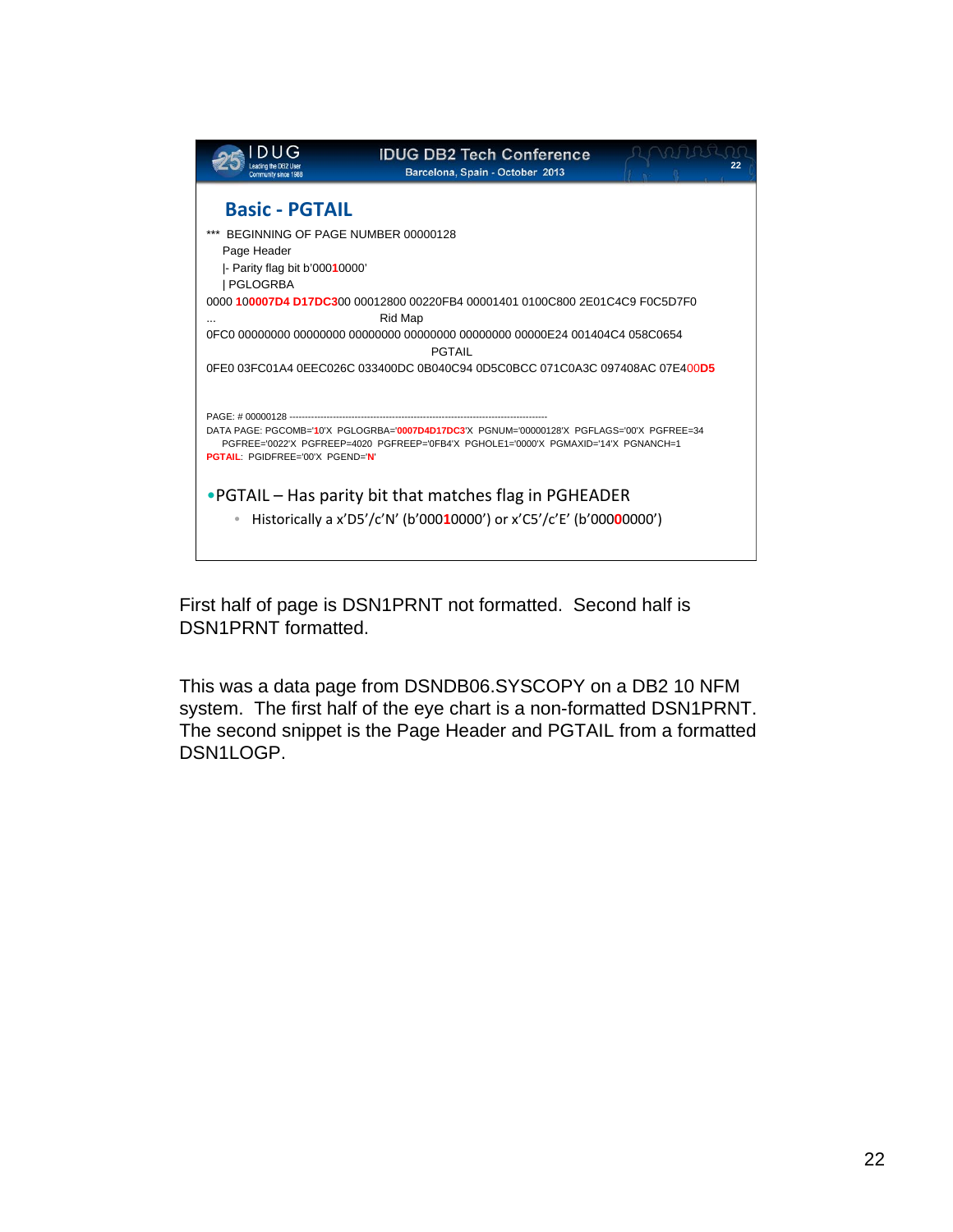

This was a data page from DSNDB06.SYSTSCPY on a DB2 11 NFM extended RBA/LRSN system. The first half of the eye chart is a nonformatted DSN1PRNT. The second snippet is the Page Header and PGTAIL from a formatted DSN1LOGP.

The PGBIGTAIL is x'12' bytes larger than the 'PGTAIL' and the old PGLOGRBA is basically orphaned space. But the net is a decimal 18 bytes less per page for data, space map entries and dirty bits, etc.

The PGEND values for Basic – x'C5' or x'D5'. The PGEND values for Extended x'42' or x'52'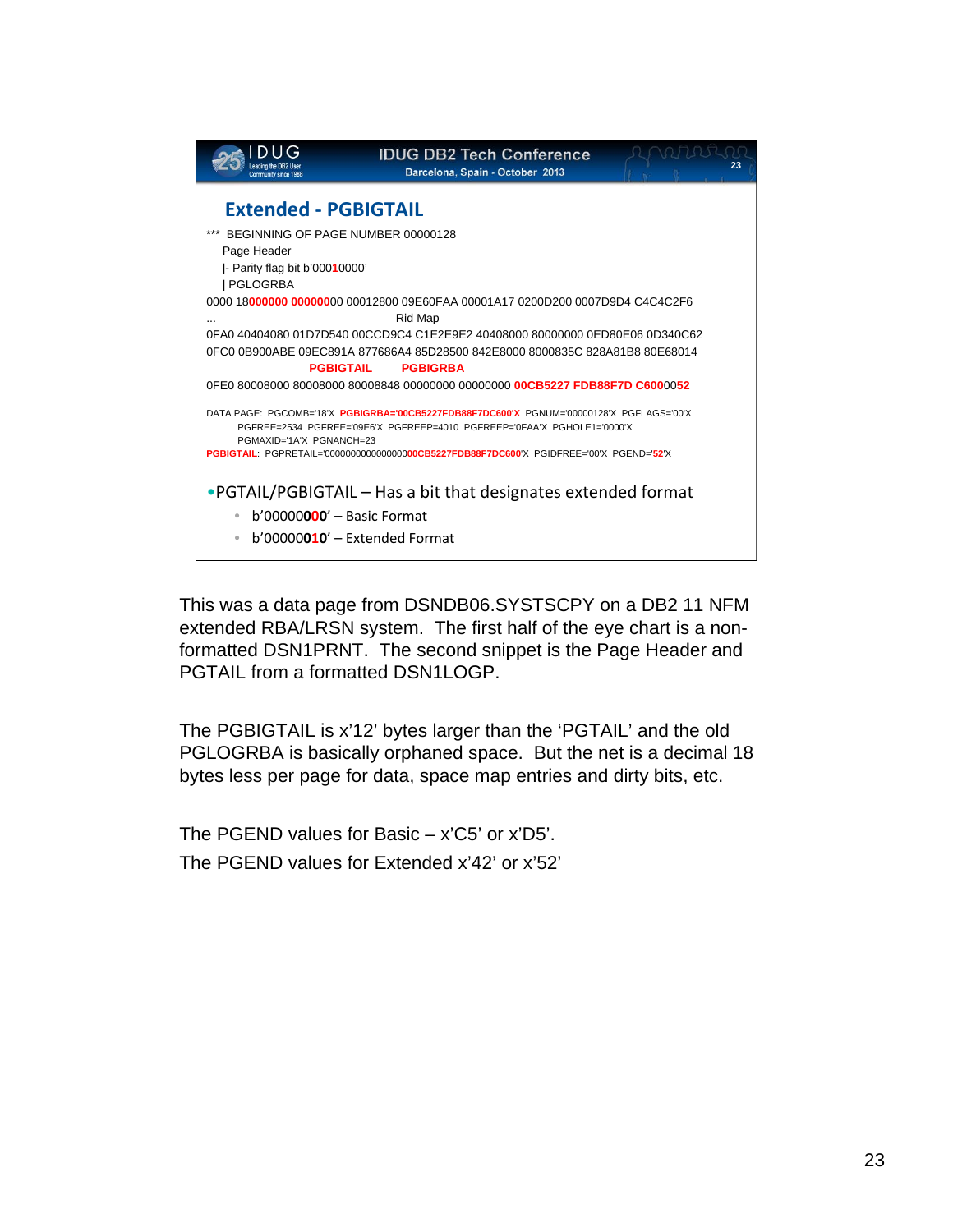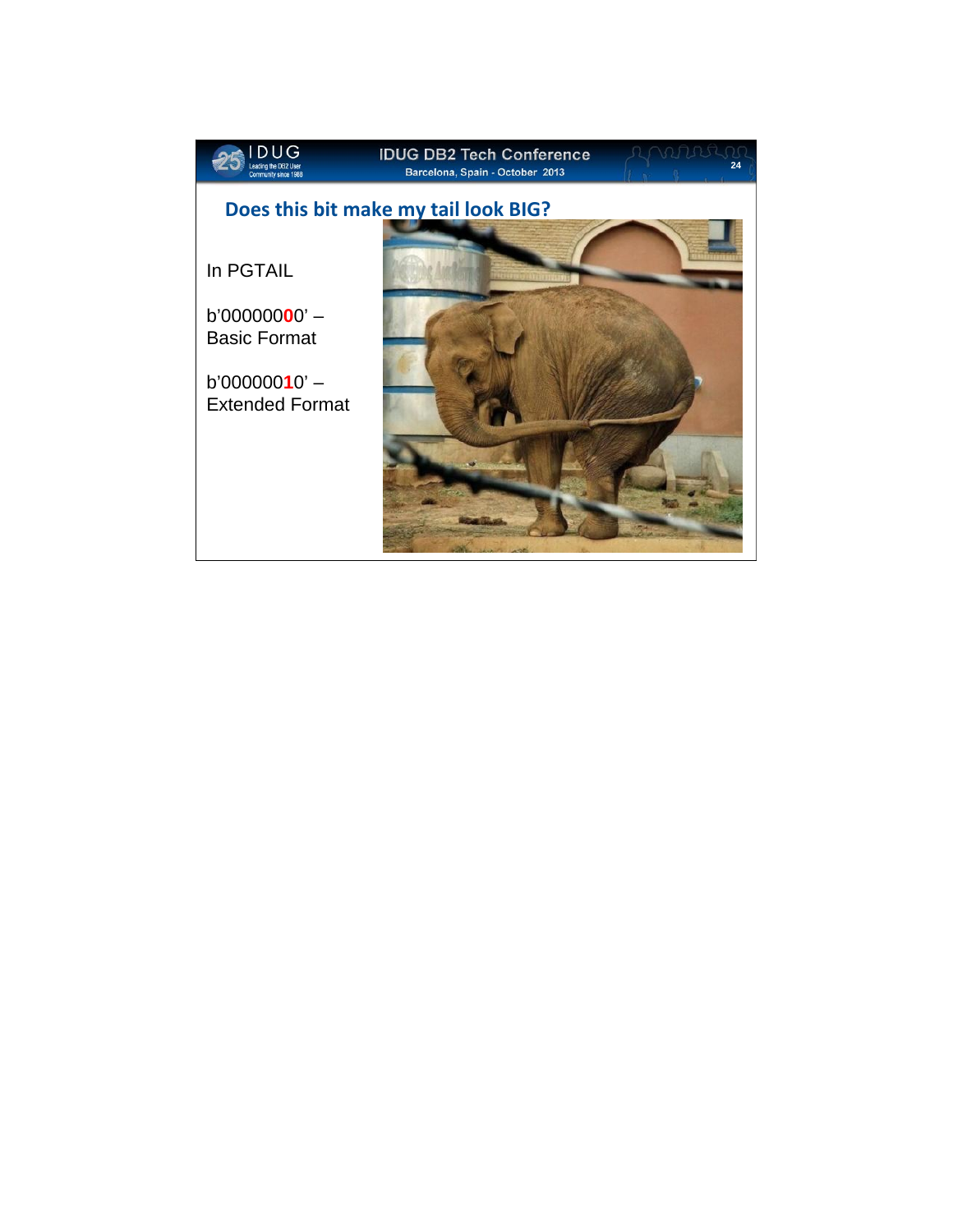

Highest impact I calculated out was 56 few pages… but, you can do the math.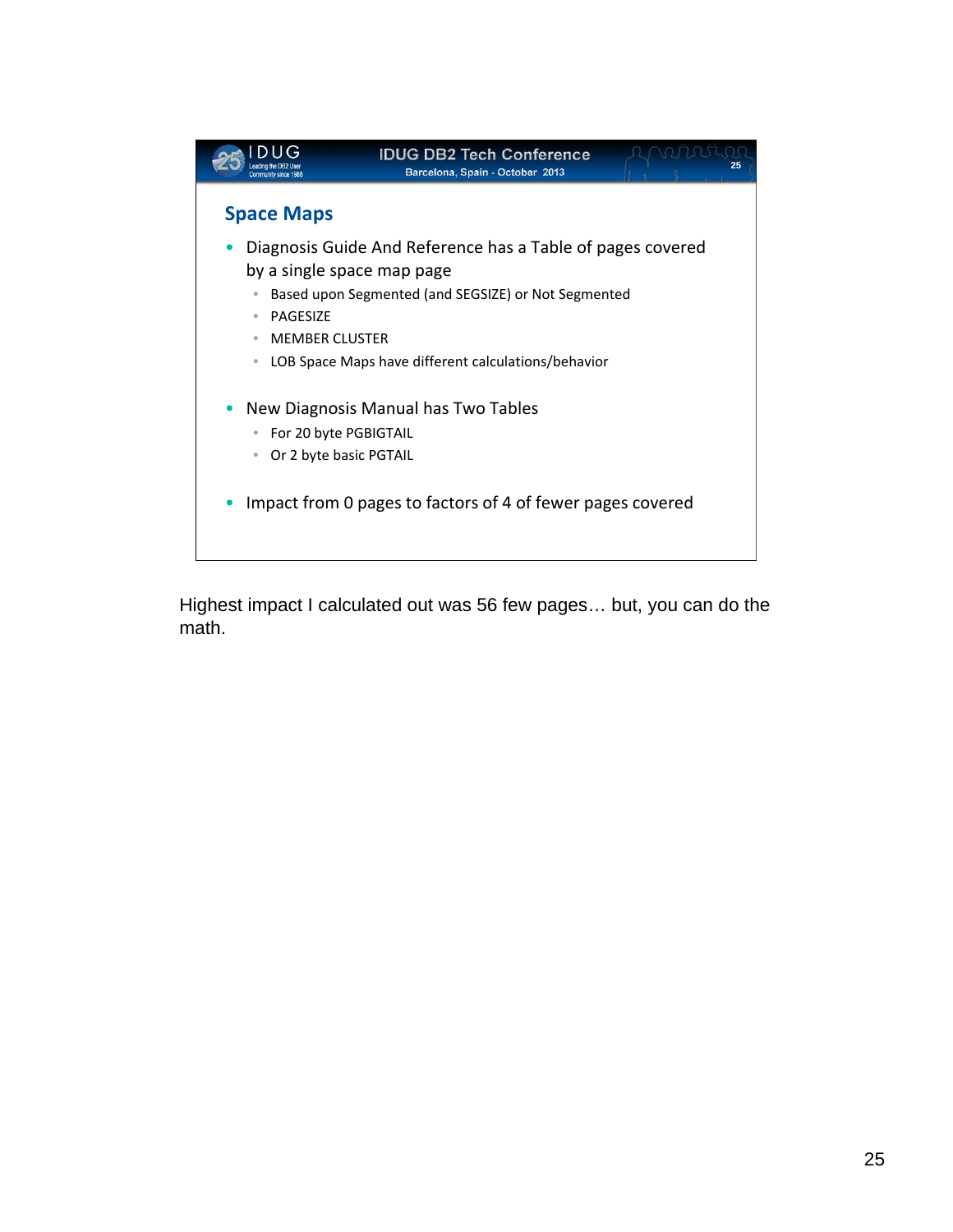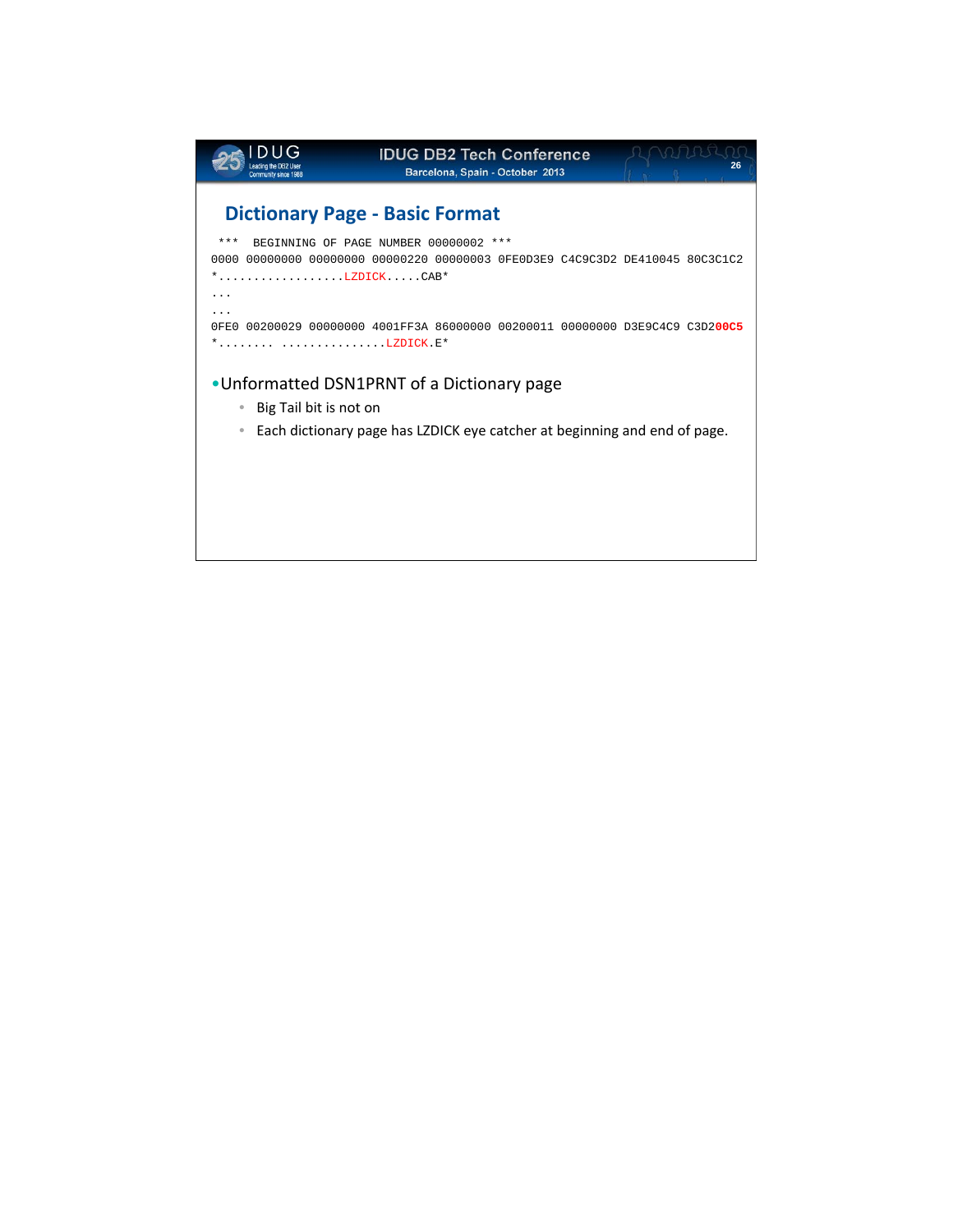

For me, not having the LZDICK eyecatcher makes it harder to identify a dictionary page… we need to look at the page type byte in the pgheader now to confirm that instead of using a quick IEH-EYE-BALL utility.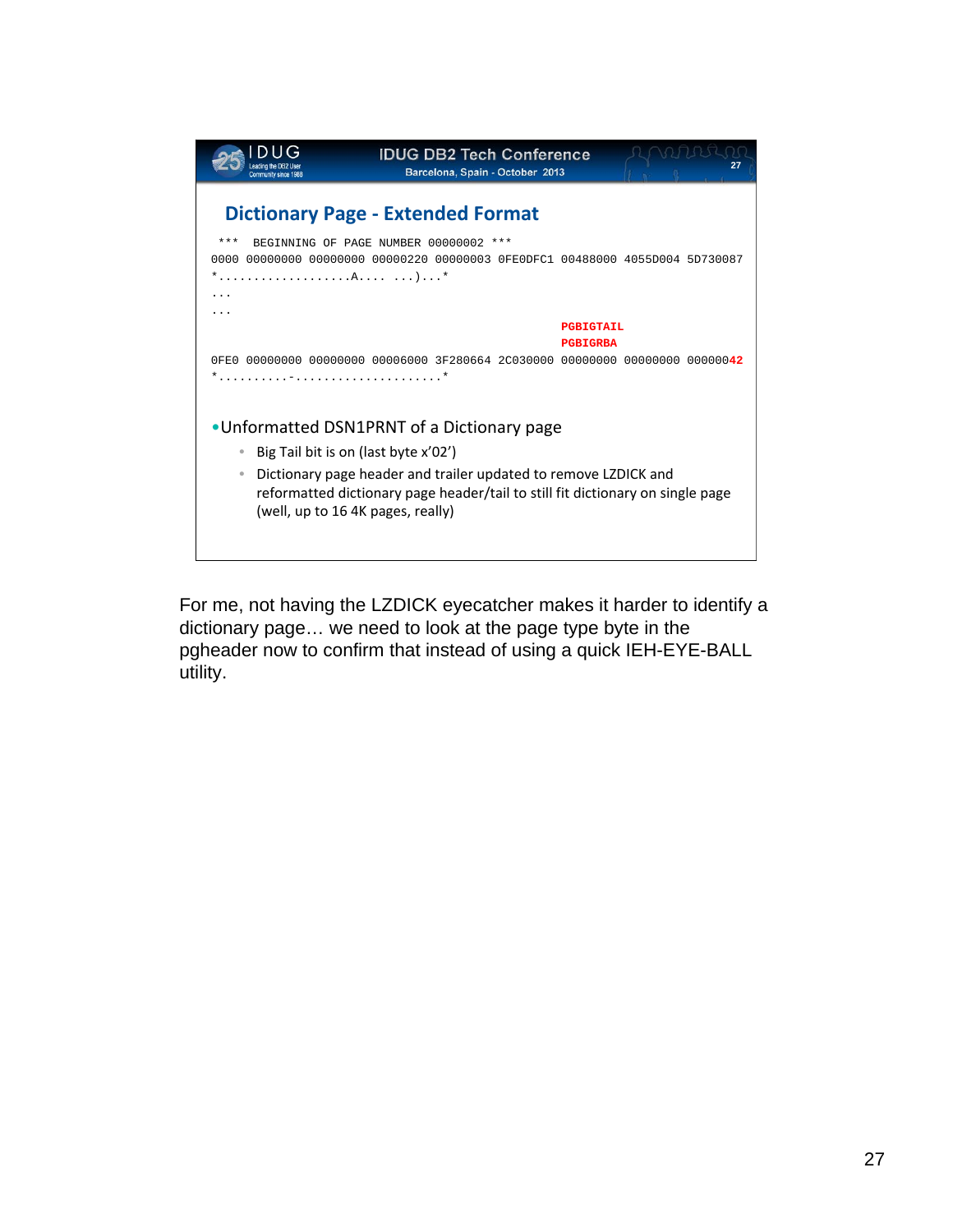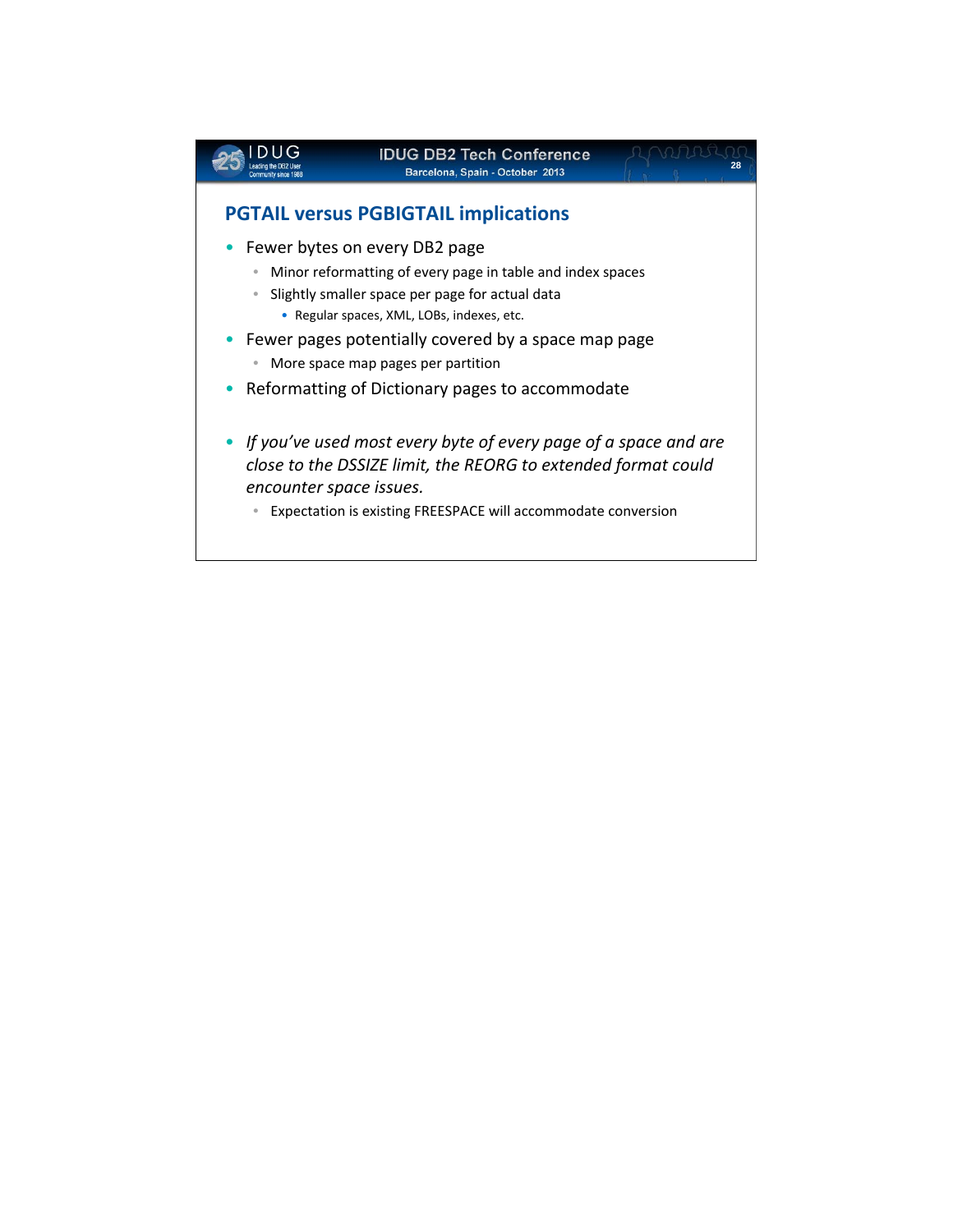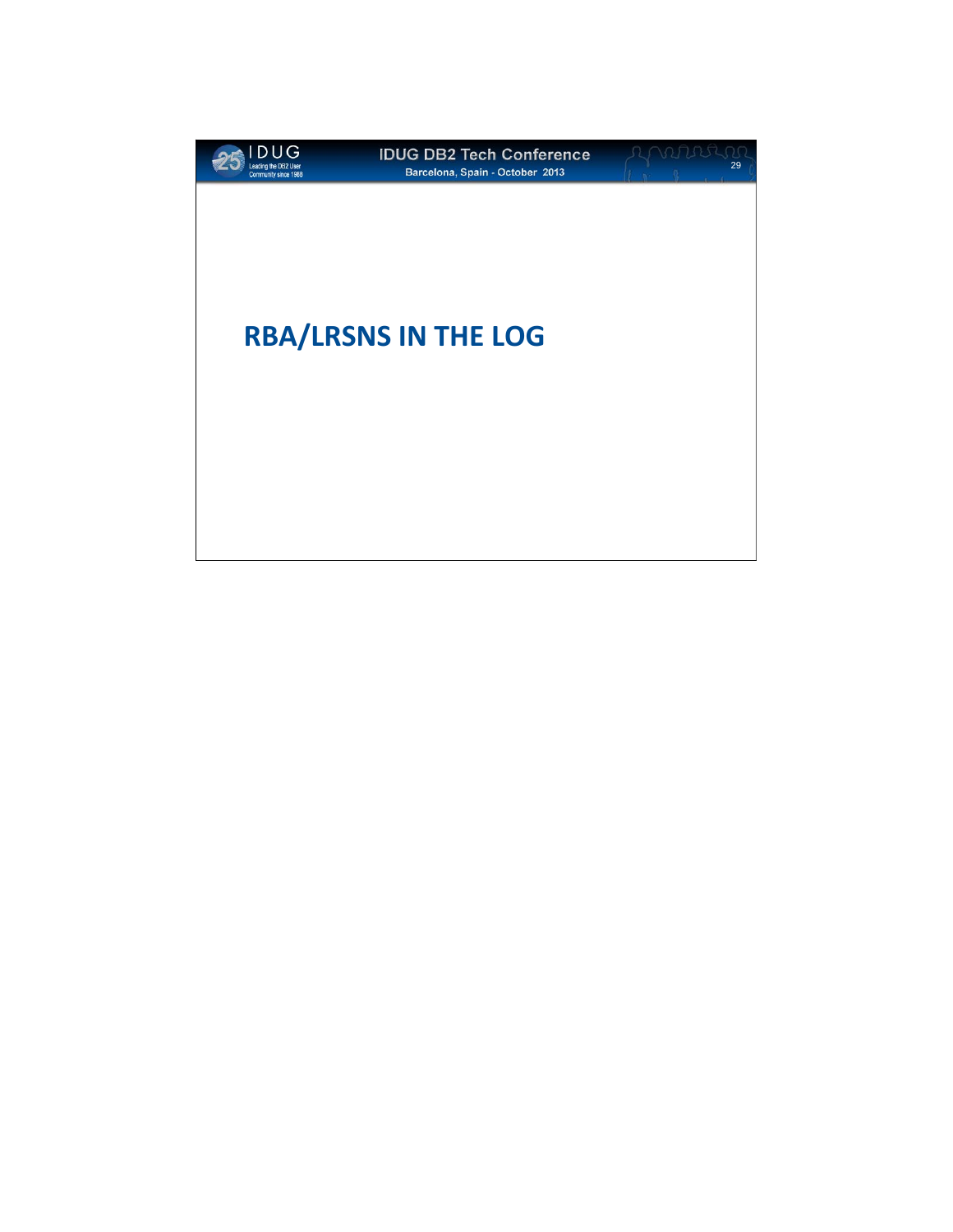

I'm not going to give examples of the BSDS... it's a fairly small file in comparison to the logs.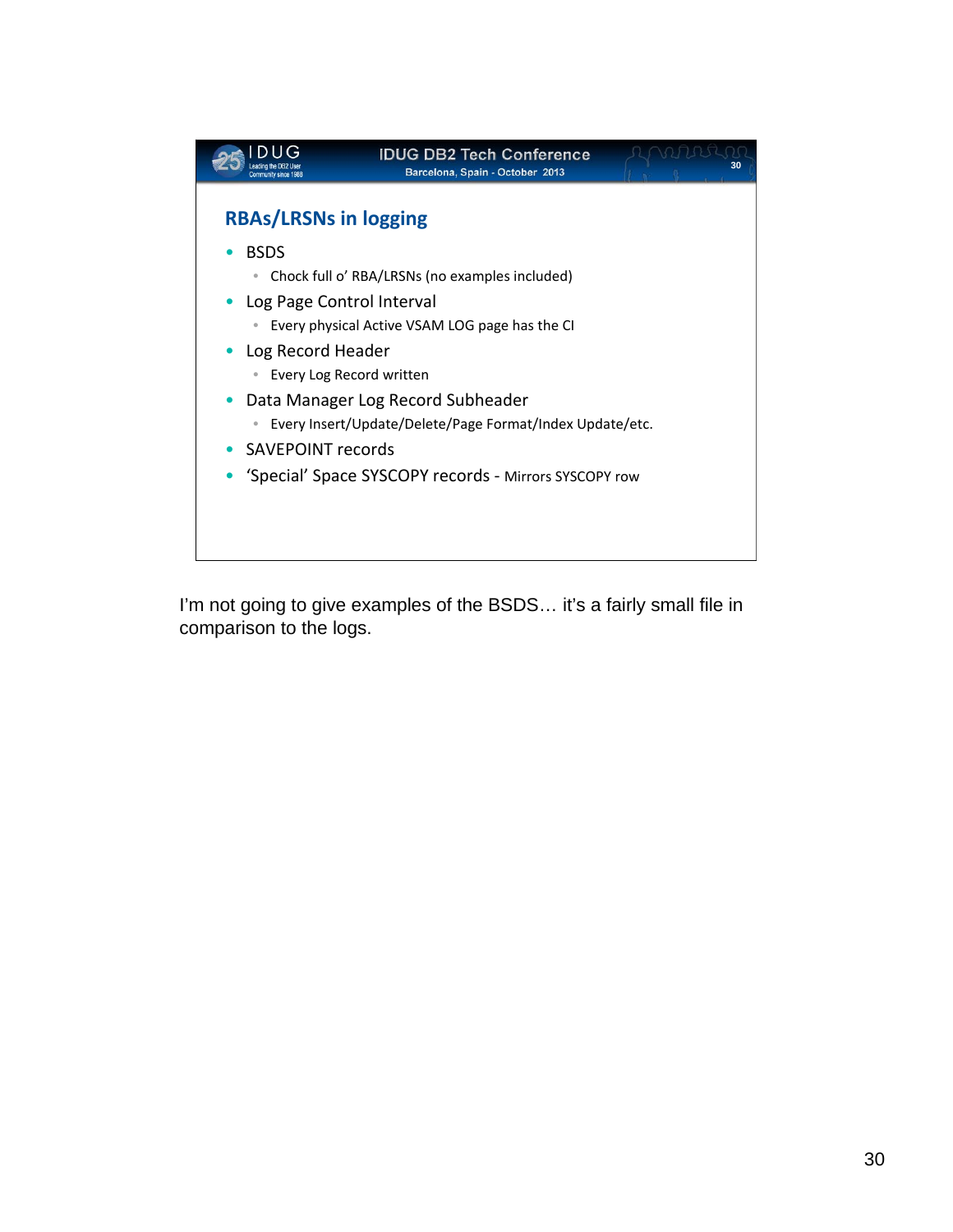

This is an IDCAMS PRINT of an archive log page.

The byte and three halfwords prior to the RBA contain information about free space, segmented log records, and where the last log record on the page begins.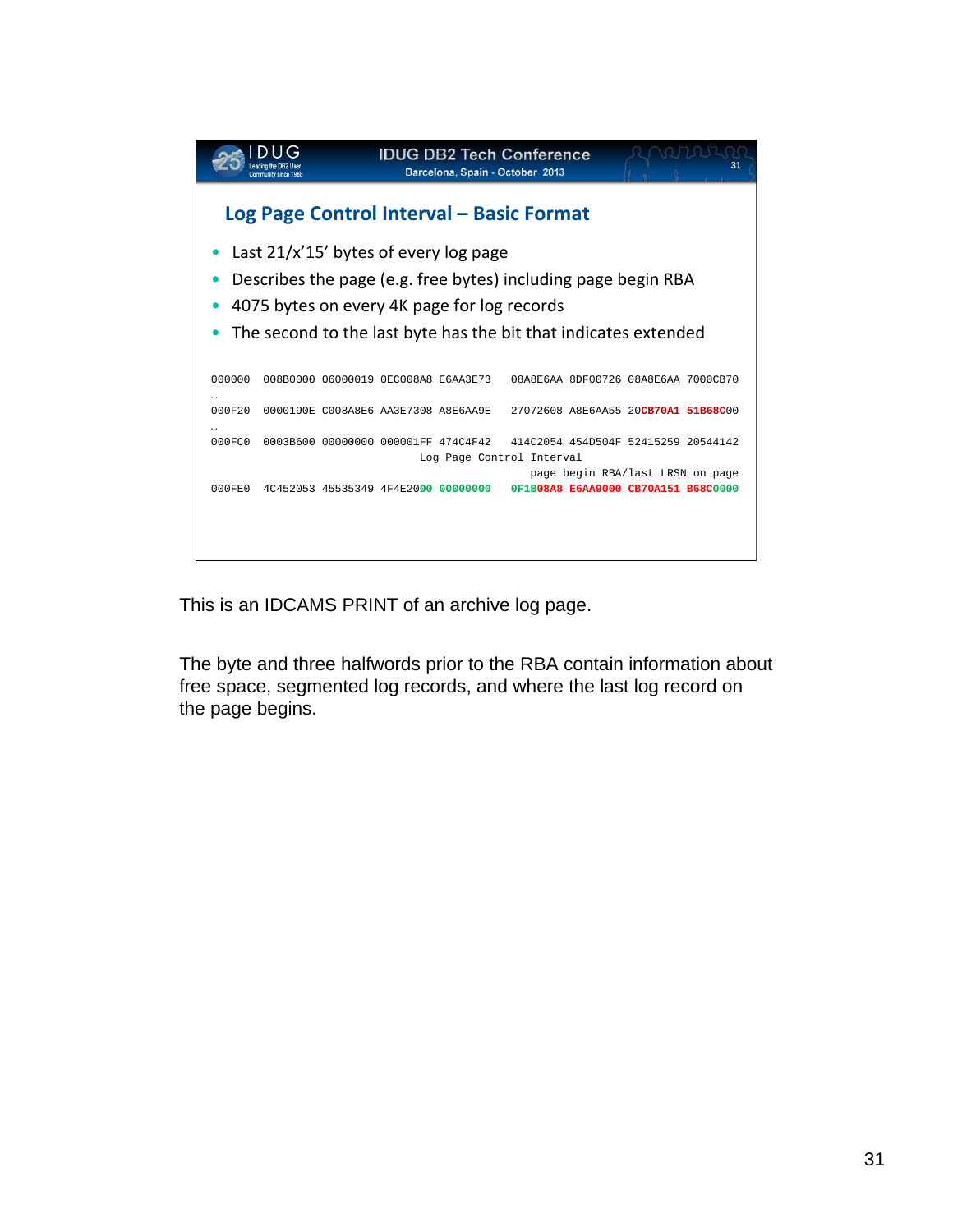

This is an IDCAMS PRINT of an archive log page.

The structure of the freespace, segment information and last location changed.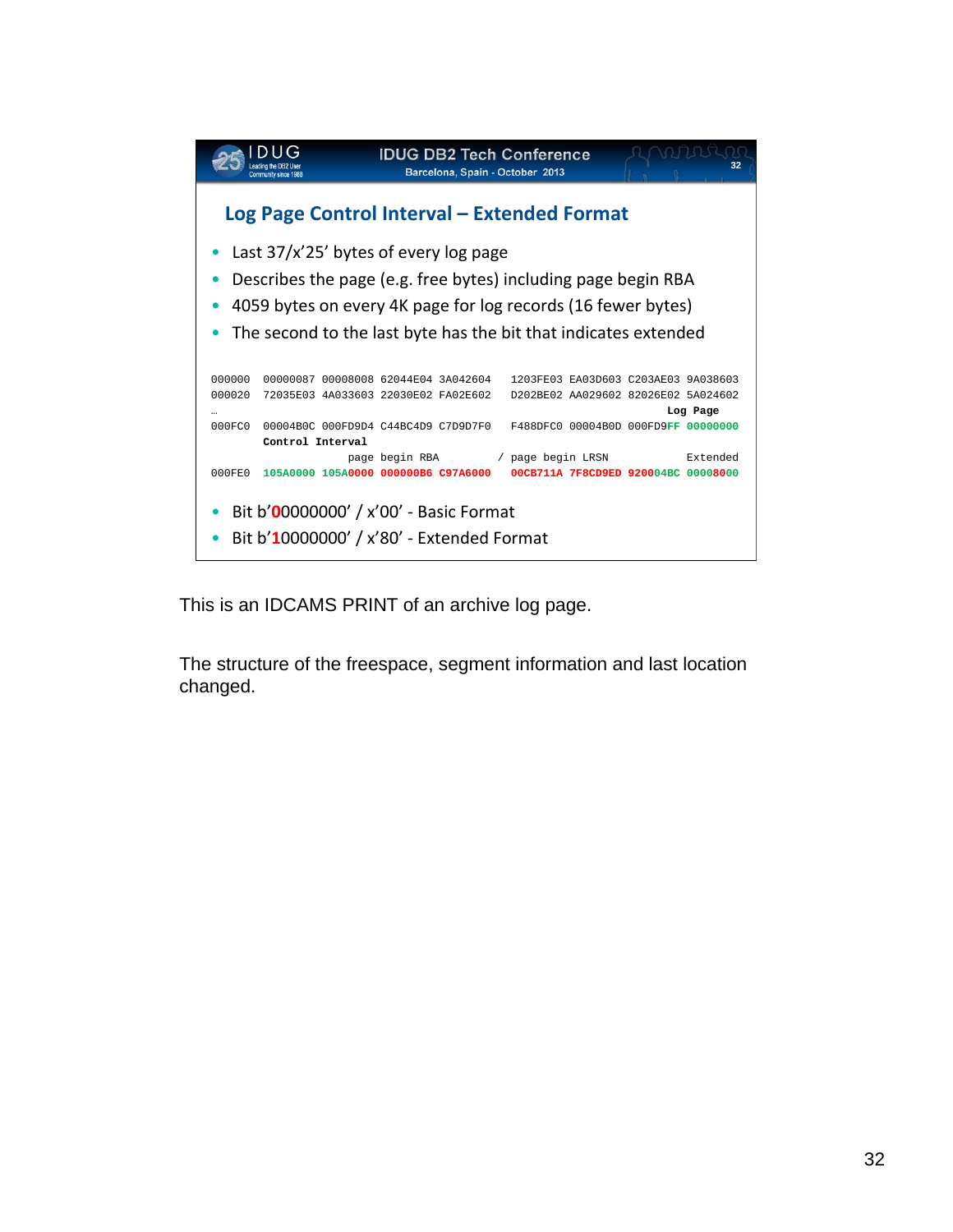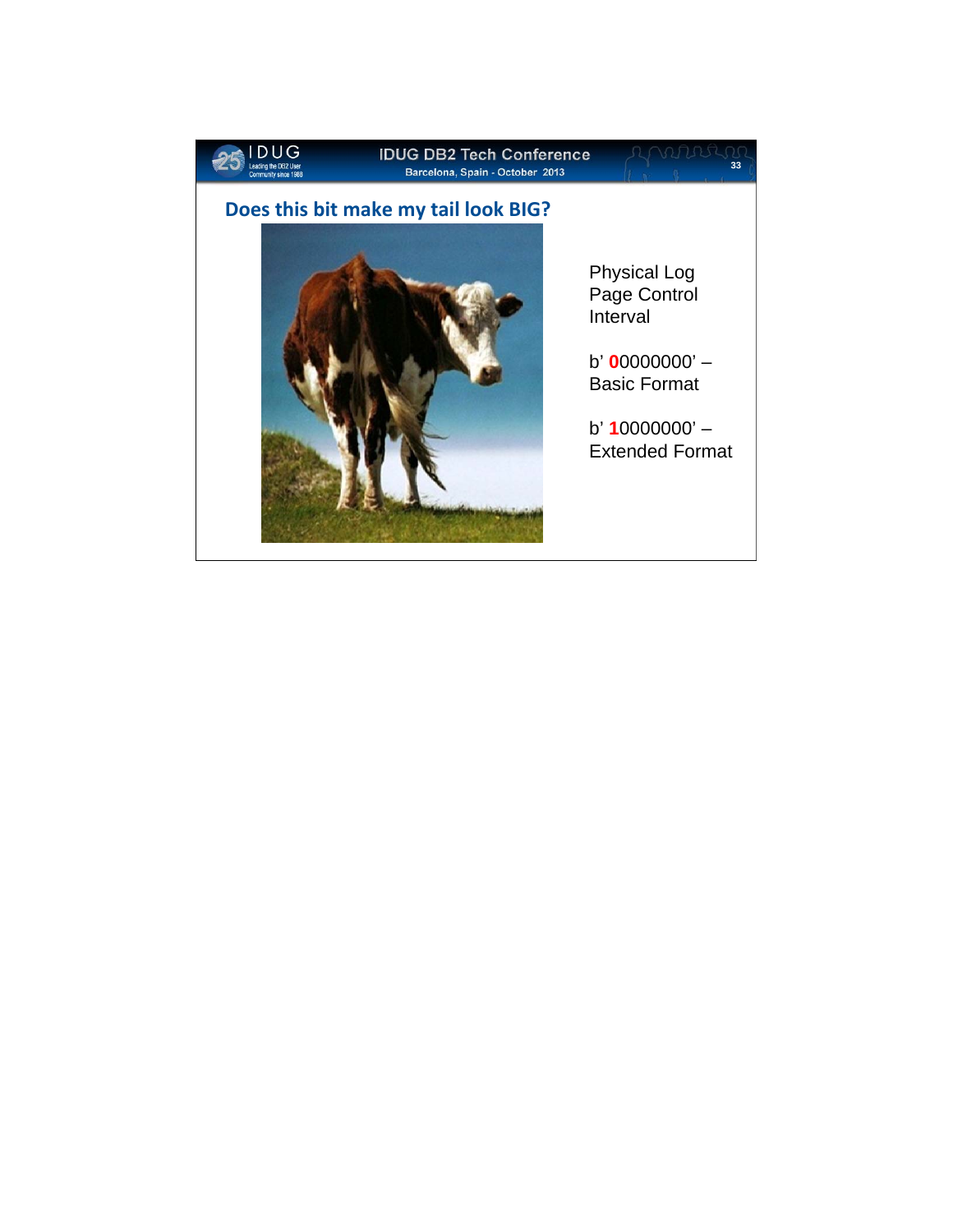| Community since 1988                                                               |                                            | <b>IDUG DB2 Tech Conference</b><br>Barcelona, Spain - October 2013 | 34                |  |
|------------------------------------------------------------------------------------|--------------------------------------------|--------------------------------------------------------------------|-------------------|--|
| Log Record Header – Basic Format                                                   |                                            |                                                                    |                   |  |
| On Every Log Record written                                                        |                                            |                                                                    |                   |  |
| $38 / x'26'$ bytes                                                                 |                                            |                                                                    |                   |  |
| This is a LRH only data sharing heartbeat record                                   |                                            |                                                                    |                   |  |
|                                                                                    |                                            |                                                                    |                   |  |
| Log Record RBA - derived from log page CI + offset<br>01DAED14DE35<br>MEMBER (DIZ1 |                                            |                                                                    |                   |  |
|                                                                                    | LRSN(CB718654C3BE) TYPE(SYSTEM EVENT)      |                                                                    | $13:52:07$ 13.151 |  |
|                                                                                    | SUBTYPE (SUBSYSTEM NO LOG ACTIVITY RECORD) |                                                                    |                   |  |
|                                                                                    |                                            | Extended Flag not on (bit x'00100000')                             |                   |  |
| *LRH* 00260026 00100006 03800000 00000000 01DAED14 DE0F0726 01DAED14 DE0FCB71      | LRHURID                                    | LRHLINK                                                            | LRHUNLSN<br>LRSN  |  |
| 8654C3BE 0001                                                                      |                                            |                                                                    |                   |  |
|                                                                                    |                                            |                                                                    |                   |  |
|                                                                                    |                                            |                                                                    |                   |  |
|                                                                                    |                                            |                                                                    |                   |  |
|                                                                                    |                                            |                                                                    |                   |  |

Field names from LOG RECORD HEADER MAPPING portion of DSNDQJ00:

|  | LRHURID DS XL6 URID FOR UR RELATED RECORDS       |
|--|--------------------------------------------------|
|  | LRHLINK DS XL6 BACK CHAIN RBA                    |
|  | LRHUNLSN DS XL6 UNDO NEXT LSN (RBA)              |
|  | LRHLRSN DS XL6 LRSN - LOG RECORD SEOUENCE NUMBER |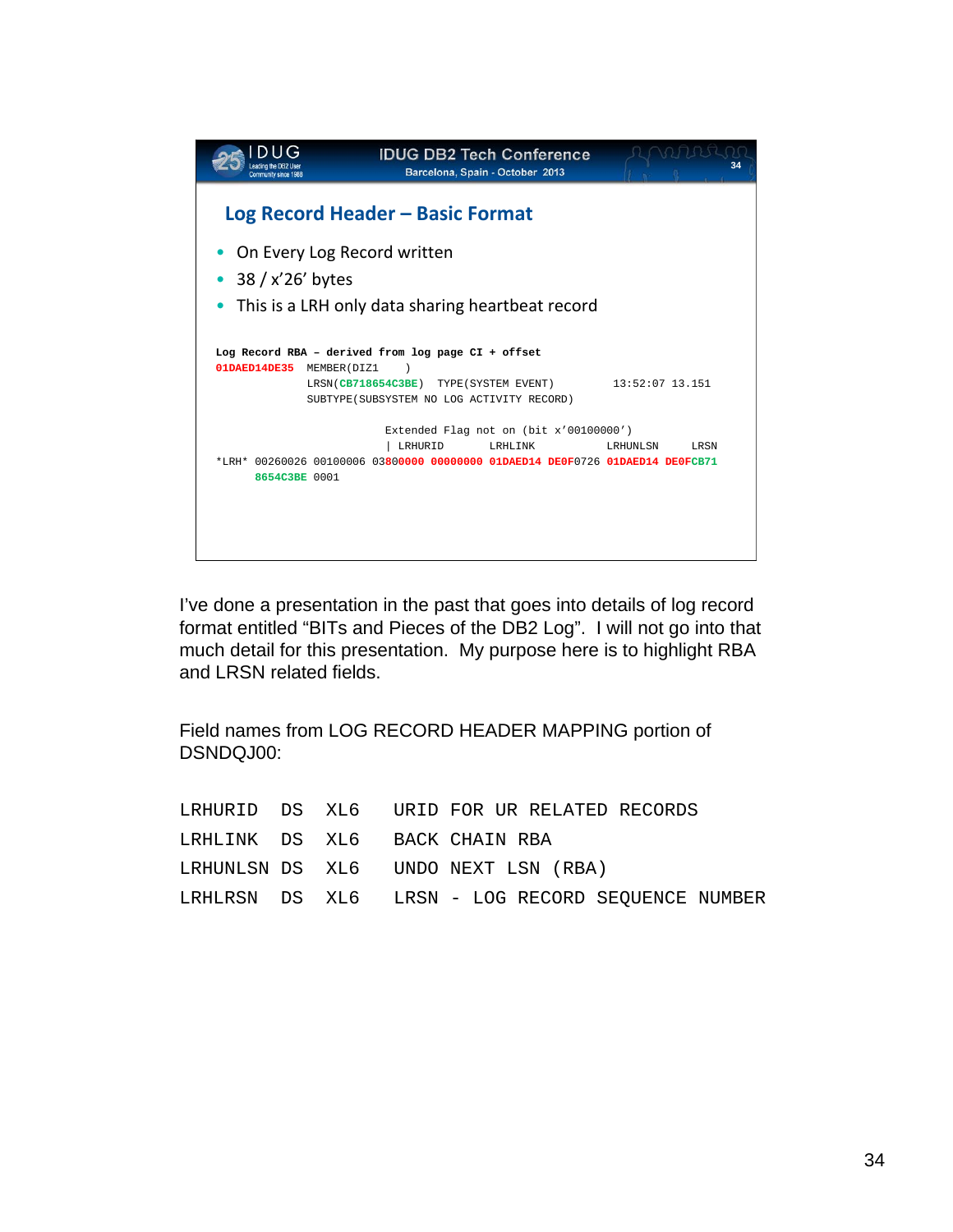

Field names from LOG RECORD HEADER MAPPING portion of DSNDQJ00:

LRHURID V2 DS XL10 URID for UR related records LRHLINK\_V2 DS XL10 Back chain RBA LRHUNLSN\_V2 DS XL10 Undo next LSN (RBA) LRHLRSN\_V2 DS XL10 LRSN - Log Record Sequence Number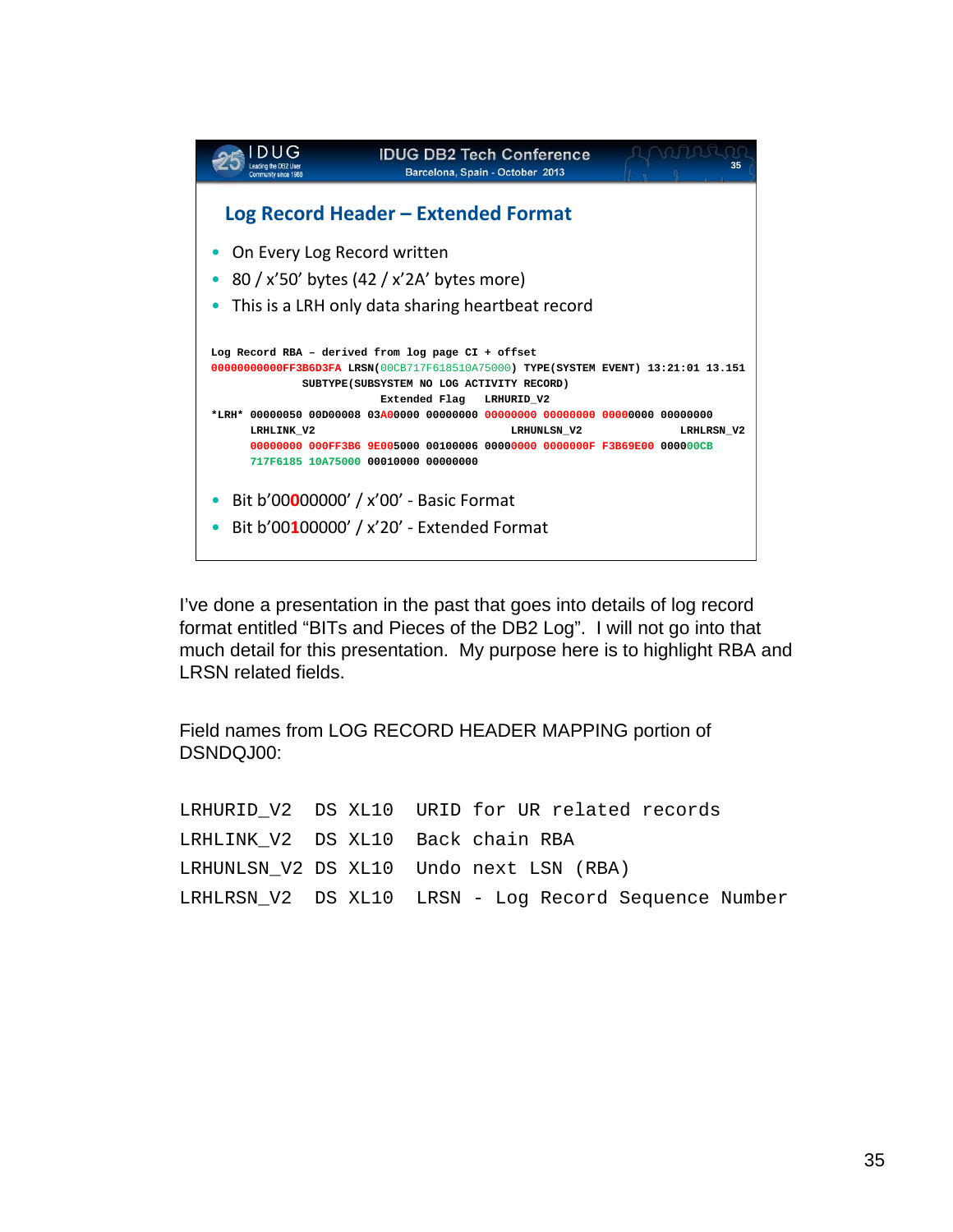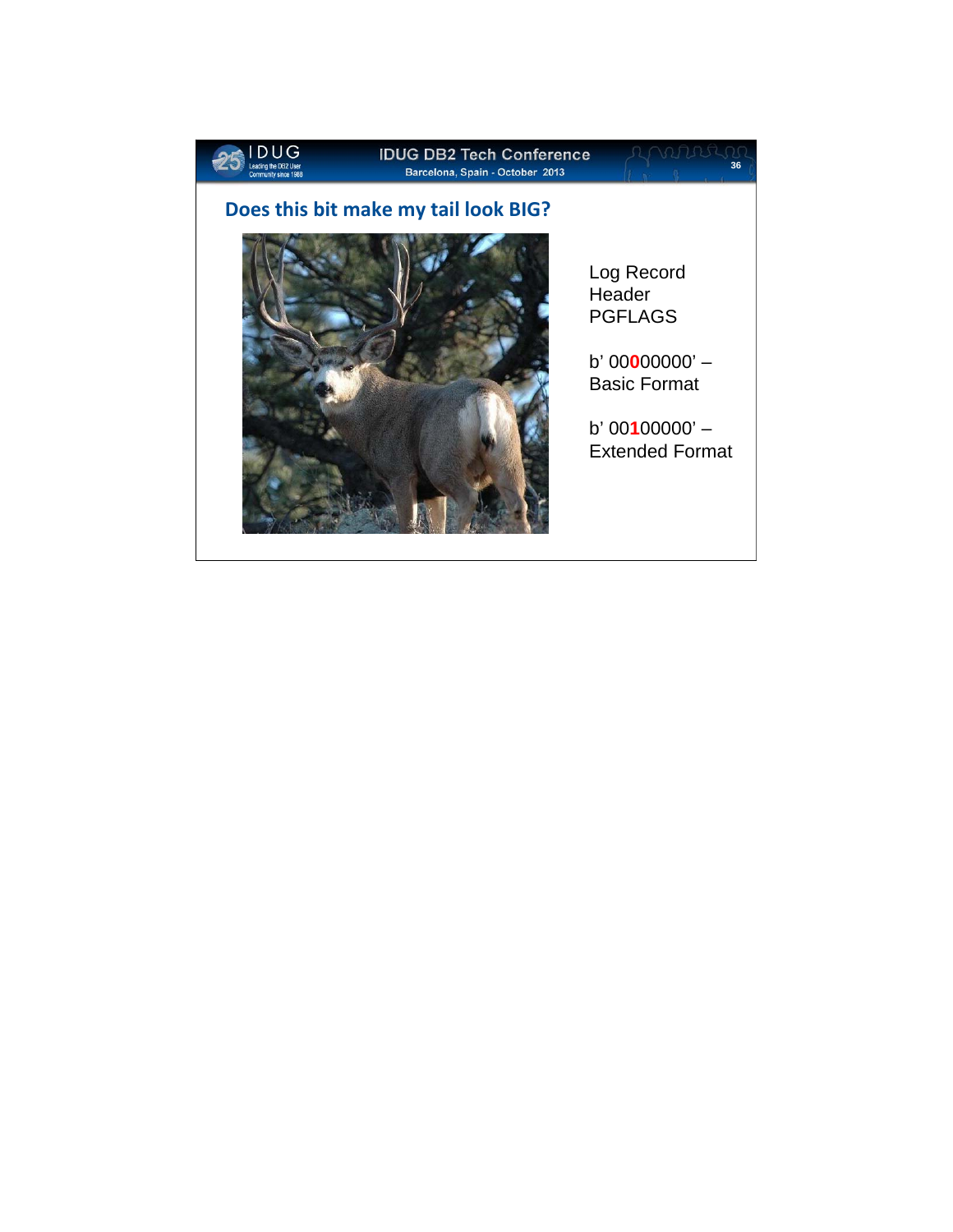

Field names from LOG RECORD HEADER MAPPING portion of DSNDQJ00:

|         |  | LGDPRBA DS 0XL6 IN NON-CLRS: RBA/LRSN IN PAGE      |
|---------|--|----------------------------------------------------|
| $\star$ |  | BEFORE UPDATE. DATA PAGES ONLY.                    |
|         |  | LGDPMBF DS 0XL1 PMB PAGE STATUS FLAGS - APPLICABLE |
| $\star$ |  | IN DATA SHARING ENVIRONMENT SES                    |
| $\star$ |  | DEPEDENT TABLESPACE AND FOR                        |
| $\star$ |  | NON-CLR ONLY                                       |
|         |  | LGDCRBA DS XL6 IN CLRS: RBA OF LOG RECORD          |
| $\star$ |  | COMPENSATED BY THIS CLR.                           |
| $\star$ |  | In DS, this field contains LRSN                    |
| $\star$ |  | of log record being compensated,                   |
| $\star$ |  | except spacemap CLR may                            |
| $\star$ |  | contain in this field the RBA                      |
| $\star$ |  | of data page CLR                                   |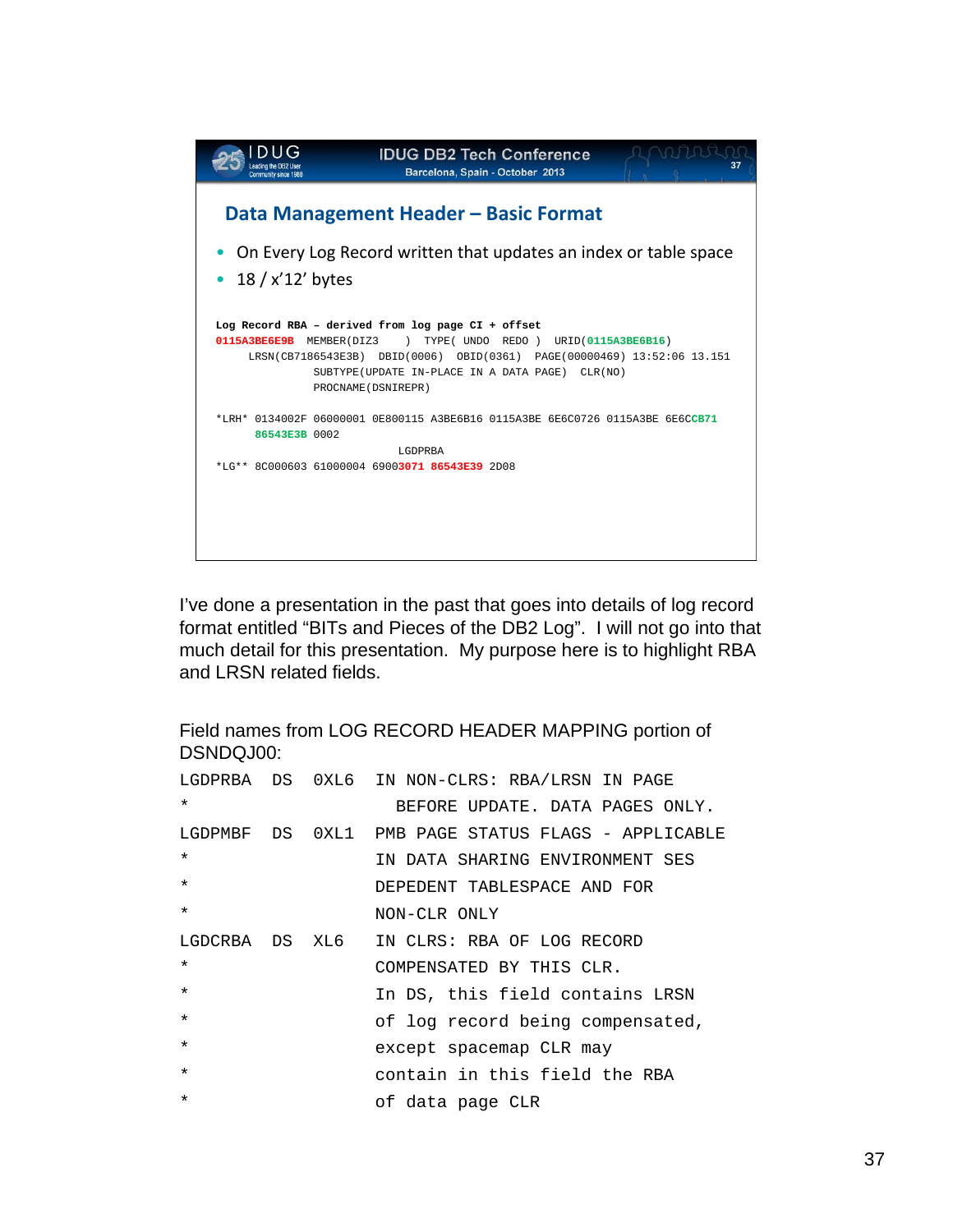| Community since 198 | <b>IDUG DB2 Tech Conference</b><br>Barcelona, Spain - October 2013                                                                                                                                                                                                                             | 38 |
|---------------------|------------------------------------------------------------------------------------------------------------------------------------------------------------------------------------------------------------------------------------------------------------------------------------------------|----|
|                     | Data Management Header – Extended Format                                                                                                                                                                                                                                                       |    |
|                     | On Every Log Record written that updates an index or table space<br>$24 / x'$ 18' bytes (6 more per record)                                                                                                                                                                                    |    |
|                     | Log Record RBA - derived from log page CI + offset<br>00000000000DFB4F8E87 MEMBER(DJV2) TYPE(UNDO REDO)<br>URID(00000000000DFB4F8D74)<br>LRSN(00CB717F5EC0C3E82000) DBID(0006) OBID(08A2) PAGE(00000119) 13:20:58 13.151<br>SUBTYPE(UPDATE IN-PLACE IN A DATA PAGE) CLR(NO) PROCNAME(DSNIREPR) |    |
|                     | $*$ t.rh $*$ 00000178 00594008 0ra00000 00000000 <b>00000000 000DFB4F 8D74</b> 0000 00000000<br>00000000 000DFB4F 8E2E5000 06000001 00000000 0000000D FB4F8E2E 000000CB<br>717F5EC0 C3E82000 00040000 00000000<br>LGDPRBA/LGDCRBA                                                              |    |
|                     | *LG** 8C000608 A2000001 190035CB 717F5E7A EA636800 2D000000                                                                                                                                                                                                                                    |    |
|                     |                                                                                                                                                                                                                                                                                                |    |

Field names from LOG RECORD HEADER MAPPING portion of DSNDQJ00:

| LGDPRBA DS      |      | 0XL10 IN NON-CLRS: RBA/LRSN IN PAGE |
|-----------------|------|-------------------------------------|
| $\star$         |      | BEFORE UPDATE. DATA PAGES ONLY.     |
| LGDPMBF DS      | OXL1 | PMB PAGE STATUS FLAGS - APPLICABLE  |
| $\star$         |      | IN DATA SHARING ENVIRONMENT SES     |
| $\star$         |      | DEPEDENT TABLESPACE AND FOR         |
| $\star$         |      | NON-CLR ONLY                        |
| LGDCRBA DS XL10 |      | IN CLRS: RBA OF LOG RECORD          |
| $\star$         |      | COMPENSATED BY THIS CLR.            |
| $\star$         |      | In DS, this field contains LRSN     |
| $\star$         |      | of log record being compensated,    |
| $\star$         |      | except spacemap CLR may             |
| $\star$         |      | contain in this field the RBA       |
| $\star$         |      | of data page CLR                    |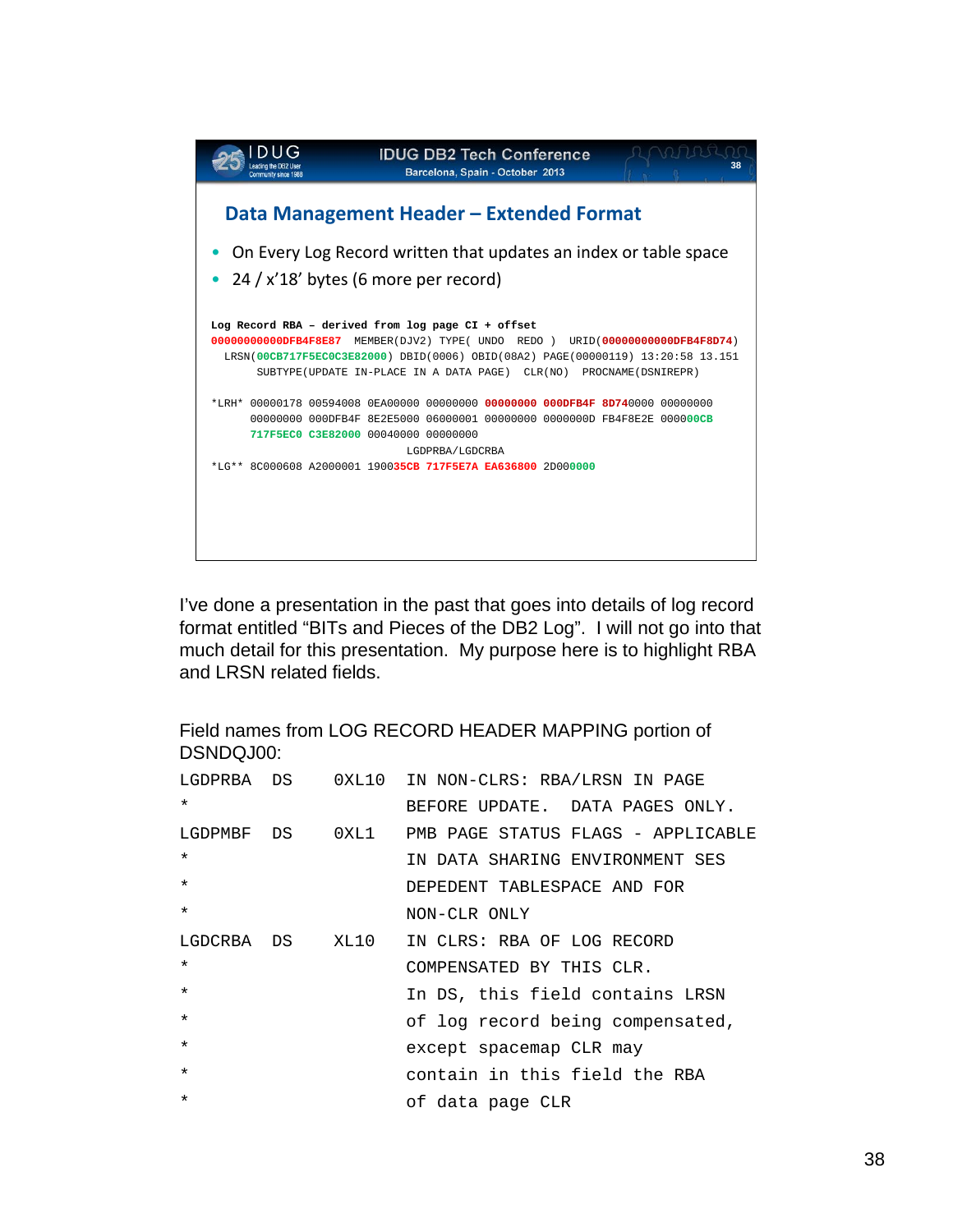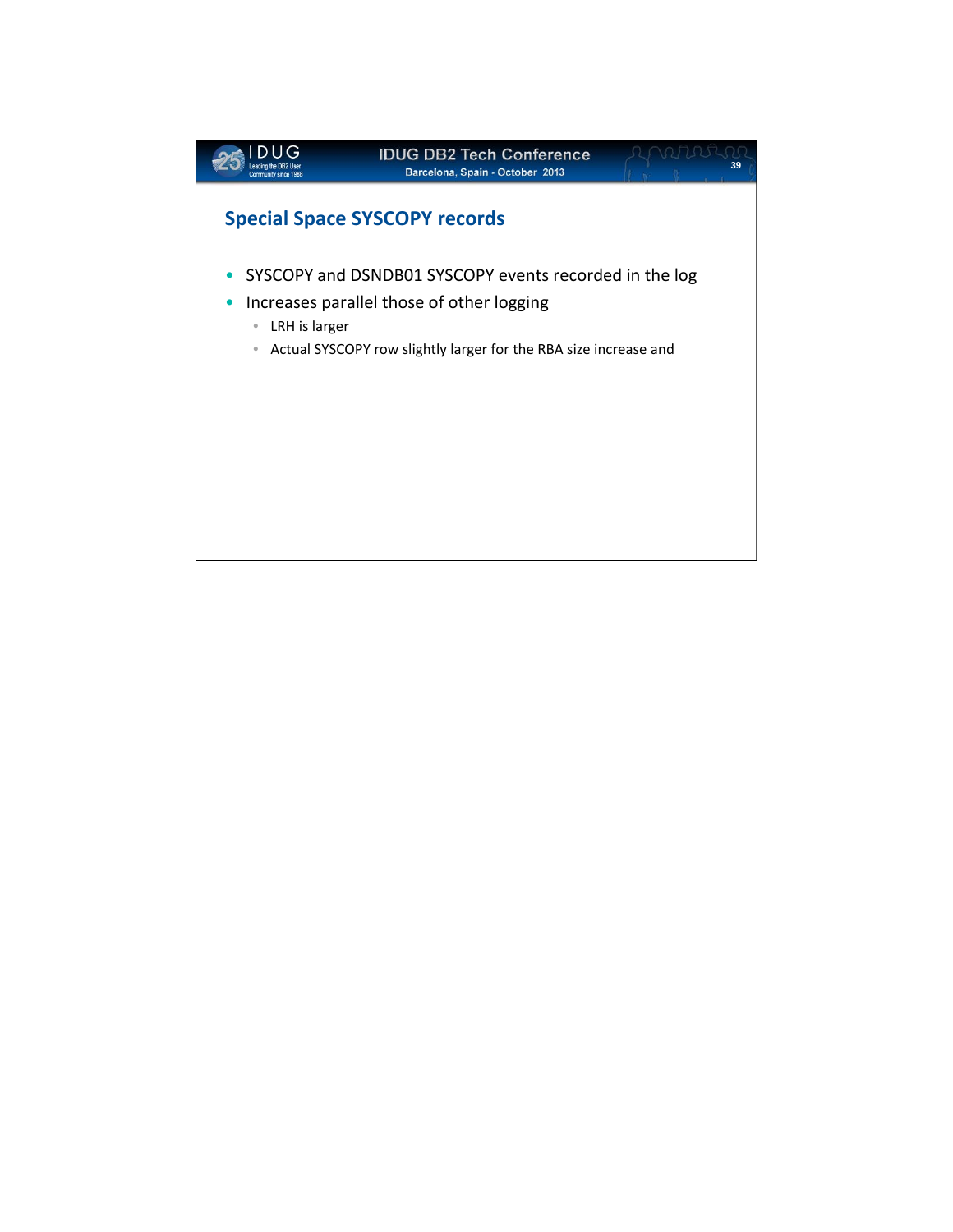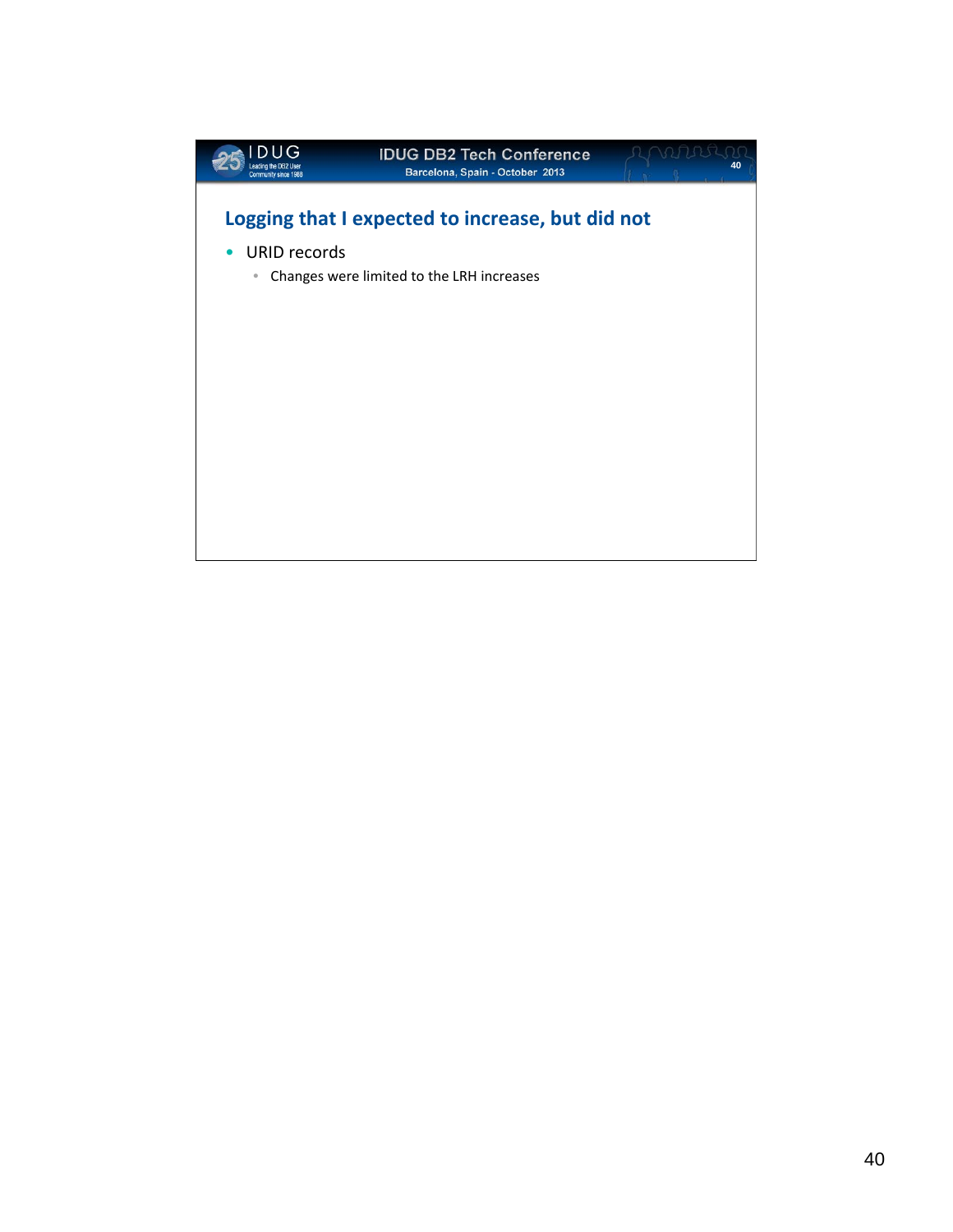

I used my favorite Log Processing Tool that has the ability to report on CI overhead and Free Space on each log page. The percentage overhead was not impacted by this change.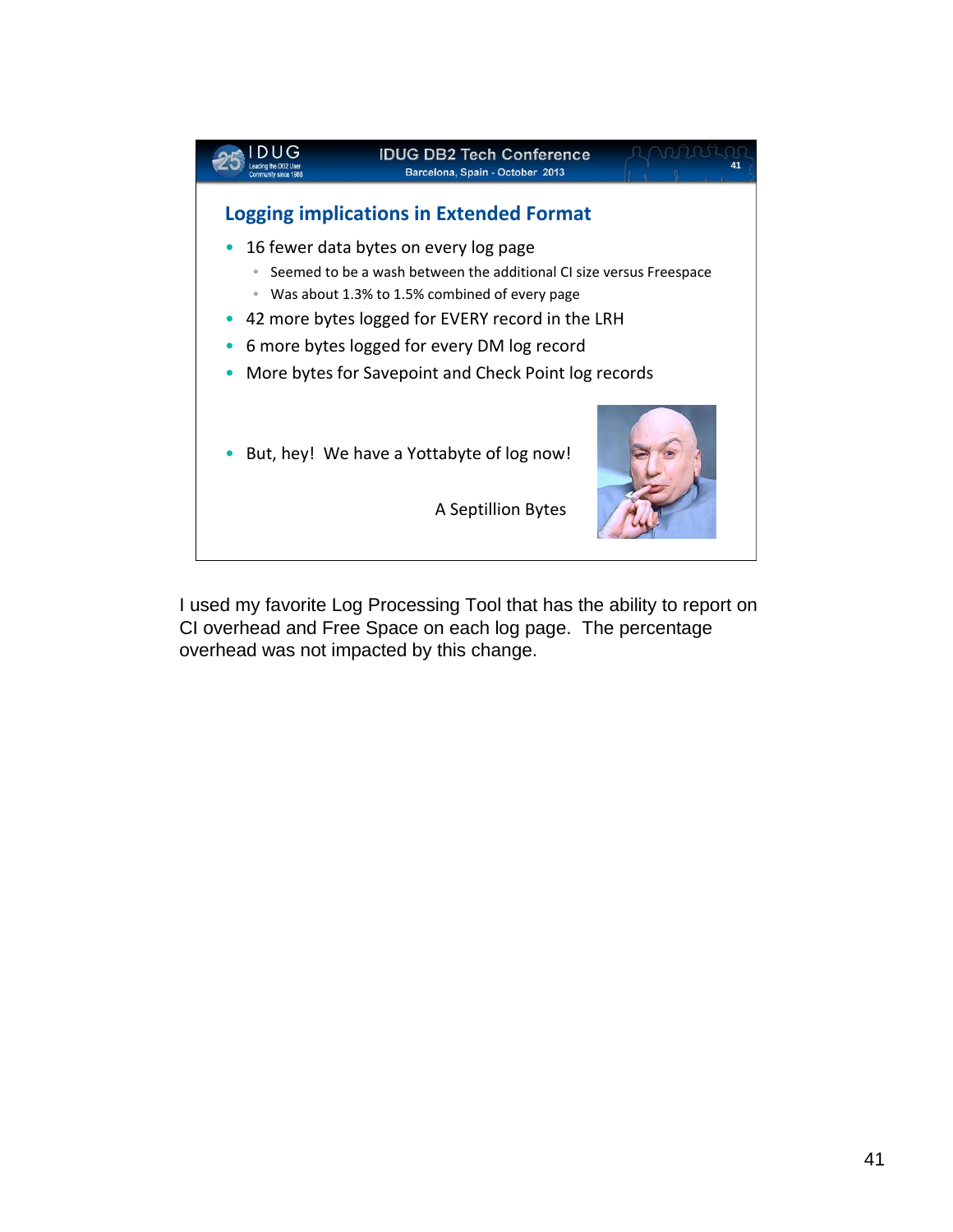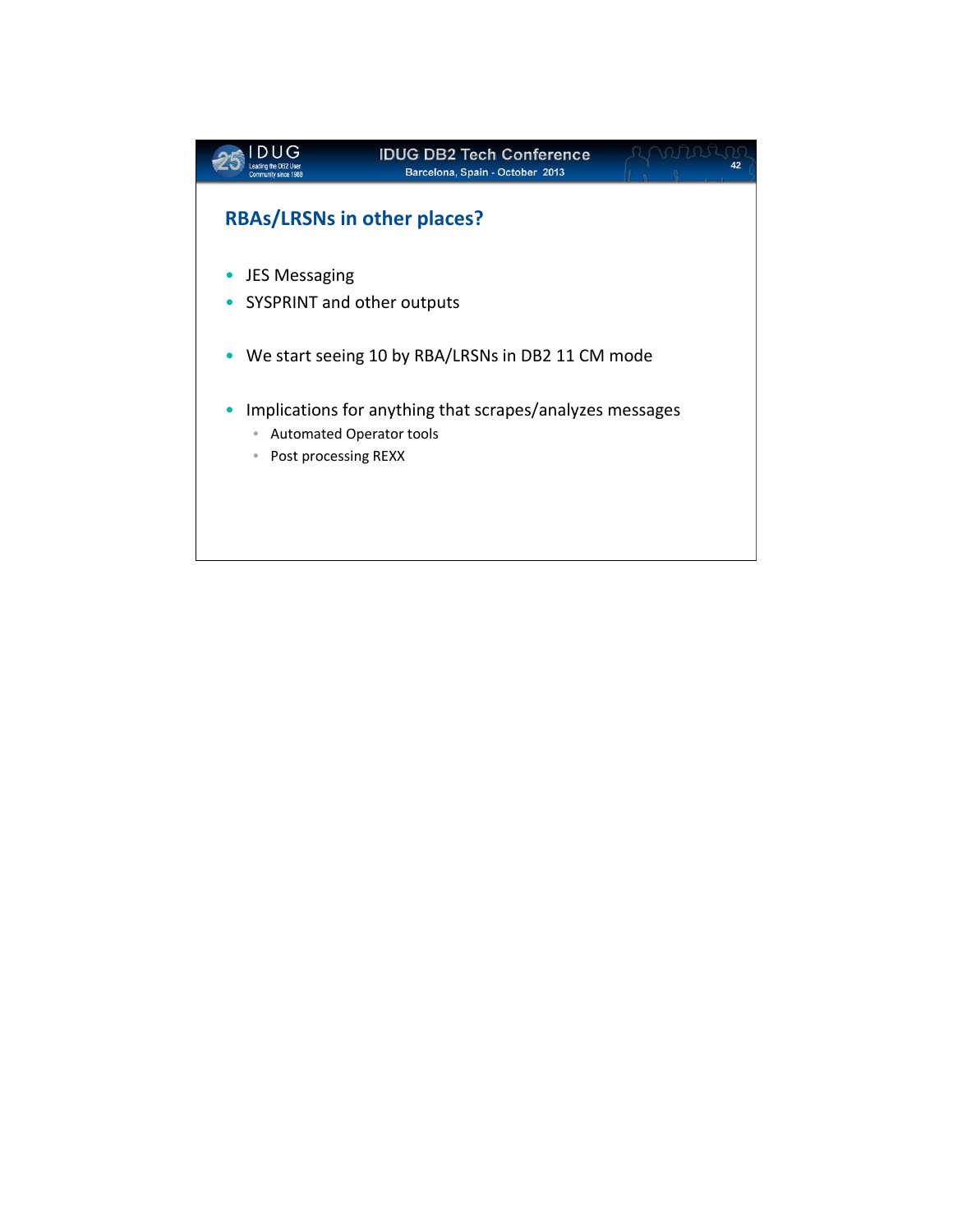

I am not IBM nor have I ever played IBM on TV. So, anything I say here is just my opinion and reflects no knowledge of future plans regarding Expanded RBA/LRSN in DB2.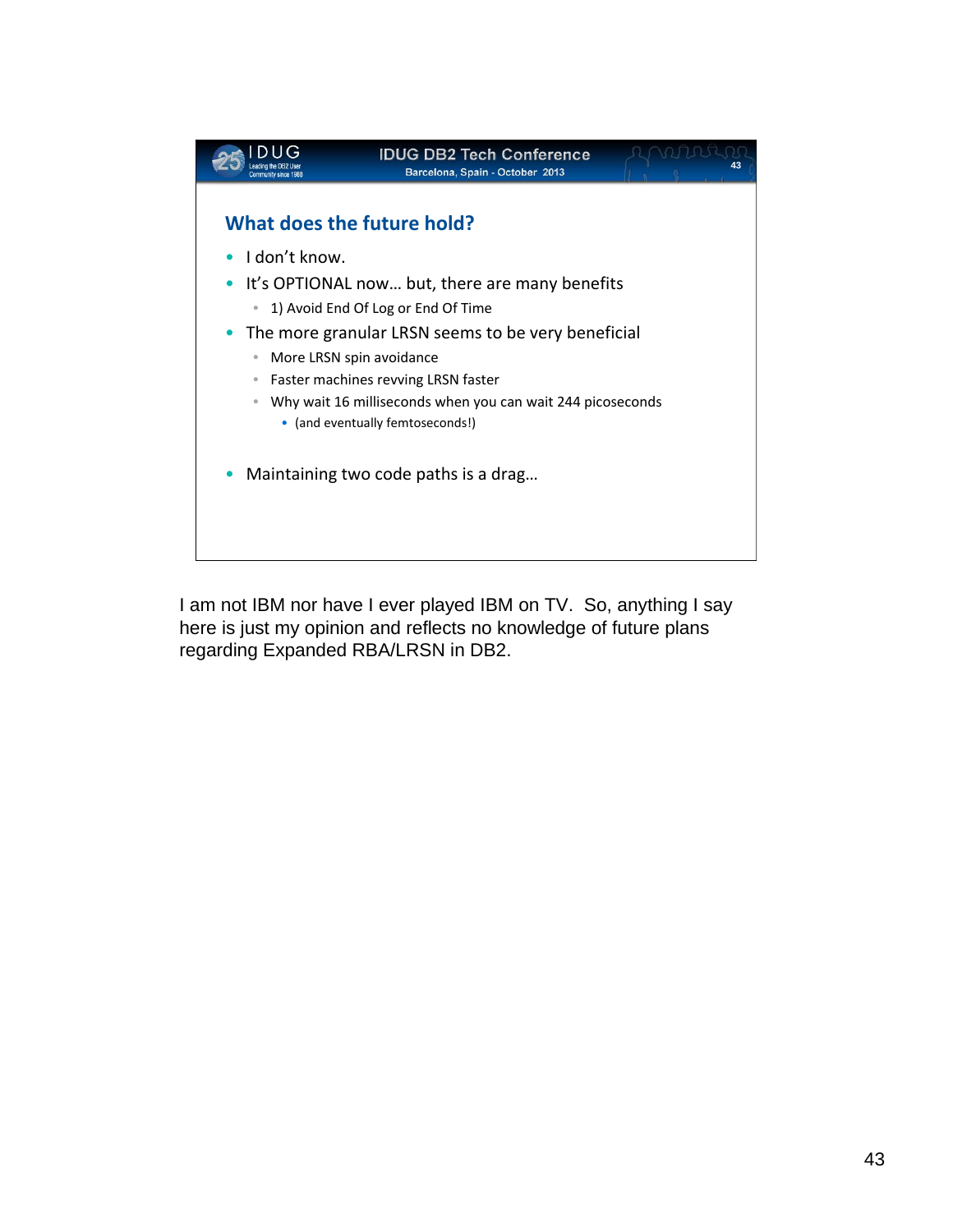